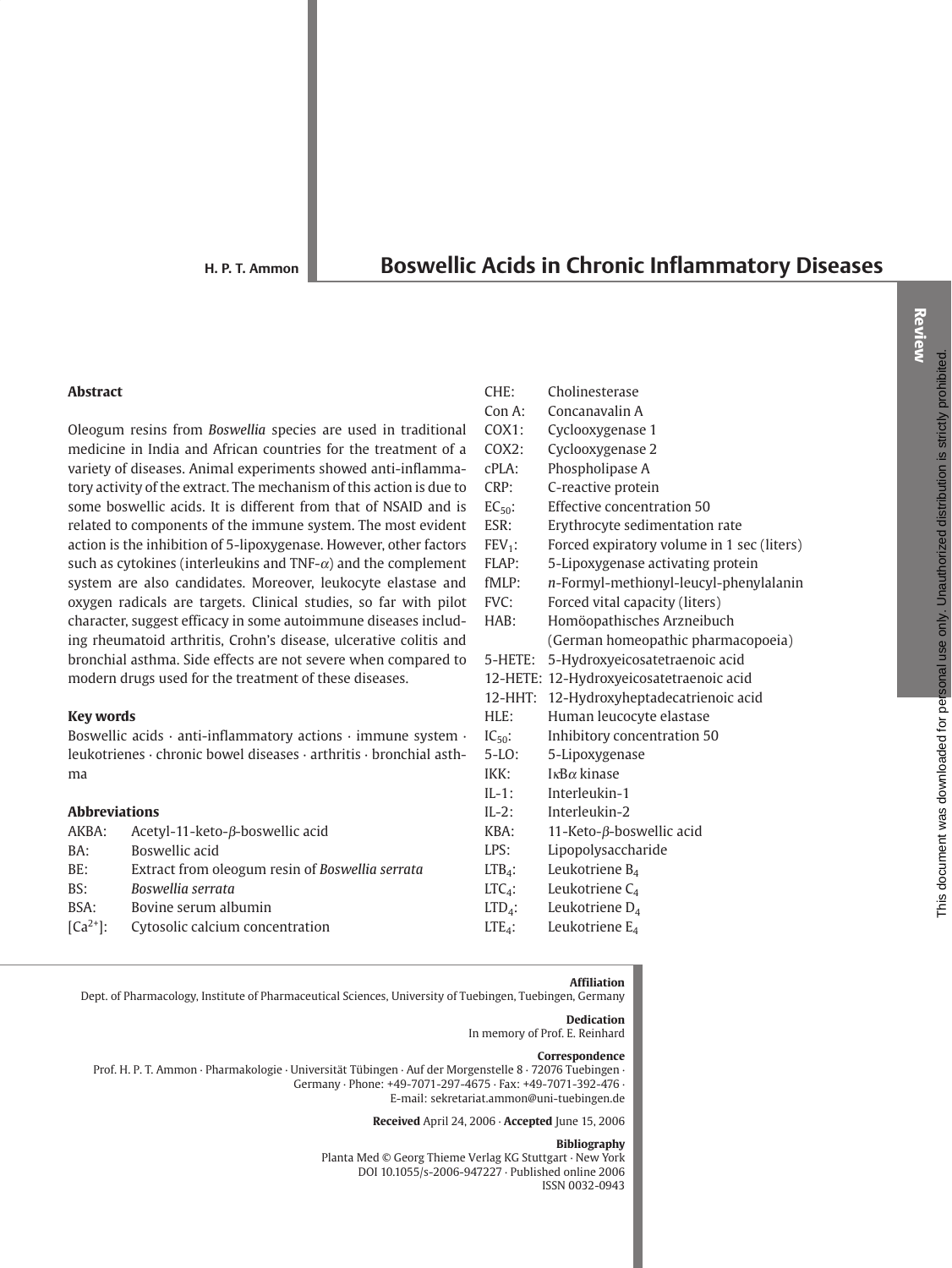| MAPK:           | Mitogen activated protein kinase           |
|-----------------|--------------------------------------------|
| MCH:            | Mean corpuscular haemoglobin               |
| MCHC:           | Mean corpuscular haemoglobin concentration |
| MCV:            | Mean corpuscular volume                    |
| MEK:            | Mitogen activated protein kinase kinase    |
| NSAID:          | Non-steroidal anti-inflammatory drug       |
| P38:            | p38 kinase                                 |
| P42:            | p42 kinase                                 |
| PEFR:           | Peak expiratory flowrate                   |
| PGF $1\alpha$ : | Prostaglandin F $1\alpha$                  |

# **Introduction**

Review

In the last decade preparations from the oleogum resin of Boswellia serrata (BS) and other Boswellia species, also called frankincense or olibanum, have become more and more popular in some European countries for the treatment of a variety of chronic inflammatory diseases including rheumatoid arthritis, chronic bowel diseases, bronchial asthma, peritumoural brain oedema and others. This review summarises the present evidence of pharmacological actions and clinical outcome of boswellic preparations with special reference to the actions of boswellic acids.

### **Historical Background**

Incense was known to all the ancient civilisations and used in rituals and prayers to the gods. Frank ("pure") incense and myrrh were the finest and most scarce, produced only in a small area of the Arabian peninsula, Somalia and Ethiopia. Because of their rarity and great cost, the gifts of the Magi were a sign of wealth and sacrifice. Beyond that, there is medical evidence that gold, frankincense and myrrh were important for wound healing, used by many cultures and societies for thousands of years. The Babylonians, Hindus, Buddhists, Chinese, Shintoists, Greeks and Romans incorporated the use of incense in their ritualistic ceremonies.

The oldest written document, which mentions frankincense as a drug is the papyrus Ebers. In 1873, the Professor of Egyptology, Moritz Fritz Ebers received a more than 20 m long papyrus from an Arab businessman. It had been found eleven years before between the legs of a mummy in Luxor. It contained practical information for medical doctors regarding diagnosis and treatment of internal diseases with about 900 prescription formulae. It was probably written about 1500 BC at the time of Pharaoh Amenophis  $[I]$ .

Remedies containing preparations from frankincense (here Boswellia carterii Birdw.) were used by Hippocrates, Celcus, Galenus and Dioskurides [1]. Main external uses of Boswellia carterii Birdw. preparations were treatment of tumours, carcinomas and oedemas. Moreover, inflammatory diseases including diarrhoea and diseases of the respiratory tract were treated.

The use of the oleogum resin of Boswellia serrata (BS) salai guggal is described in Ayurvedic text books (Charaka Samhita, 1st -

| PHA:           | Phytohaemagglutinin            |
|----------------|--------------------------------|
| $PI3-K:$       | Phosphatidylinositol 3-kinase  |
| PMNs:          | Polymorphonuclear neutrophils  |
| RAS:           | 21 kDA-GTP-binding protein     |
| TA:            | Tirucallic acid                |
| <b>TH1:</b>    | T-Helper cells 1               |
| <b>TH2:</b>    | T-Helper cells 2               |
| TNF $\alpha$ : | Tumor necrosis factor $\alpha$ |

2<sup>nd</sup> century AD and in Astangahrdaya Samhita, 7<sup>th</sup> century AD). Medical preparations containing the bark or the oleogum resin were used to treat a variety of diseases. These included diseases of the respiratory tract like cough, other respiratory problems, as well as diarrhoea, constipation, flatulence, central nervous diseases and others (Table 1).

Olibanum was still a remedy in the beginning of the 20<sup>th</sup> century in Europe. Thus, olibanum is mentioned in the supplement to the 6<sup>th</sup> edition of the German Pharmacopoeia, which appeared in 1926. Thereafter, olibanum disappeared from medical treatments due to the lack of scientific evidence be it pharmacological or clinical. Scientists of the Regional Research Laboratory in Jammu (India) were the first to describe anti-inflammatory properties of an extract of the oleogum resin of BS in animal models in the years up to 1986. After the detection of the inhibitory effects of the extract on leukotriene synthesis in 1991, the subject received large interest in the scientific world.

Table 1 Therapeutic uses of Salai guggal in the traditional Indian Ayurvedic medicine (from [2])

| <b>Organs and functional systems</b> | <b>Effects</b>                                                                                                                                  |
|--------------------------------------|-------------------------------------------------------------------------------------------------------------------------------------------------|
| Nervous system                       | Analgesic<br>Mental tonic<br>Stimulation<br>Eye tonic                                                                                           |
| Cardiovascular system                | Cardiotonic                                                                                                                                     |
| Gastrointestinal tract               | Regulating colour of stool<br>Carminative, stomachic<br>Improving digestion, antidiarrhoeic<br>Improving taste<br>Anthelmintic                  |
| Urogenital system                    | Diuretic<br>Aphrodisiac<br>Improving menstruation                                                                                               |
| Fever                                | Antipyretic                                                                                                                                     |
| Skin                                 | Increases perspiration<br>Wound cleaning                                                                                                        |
| Whole organism                       | Anti-inflammatory<br>Antiseptic<br>Reducing fat<br>Haemostypic<br>Connecting tissue<br>Decreasing Kapha diseases<br>(in Ayurvedic nomenclature) |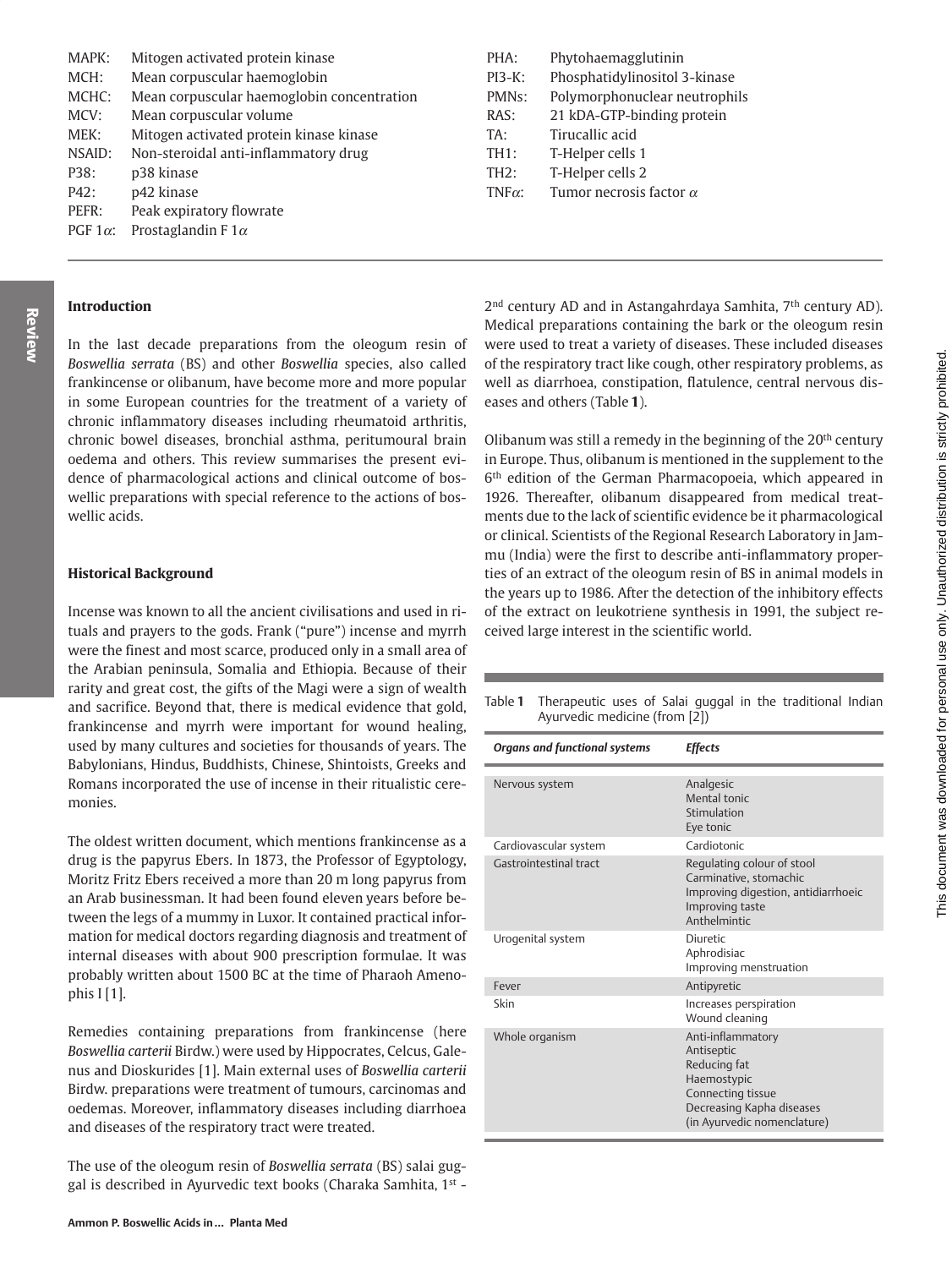# **Botanical Aspects**

Incense is the oleogum resin produced in the bark of different Boswellia species belonging to the family of Burseraceae. Some of them are listed in Table 2.

The author is aware that the chapters dealing with the historical and botanical aspects are rather incomplete and, for details, the study of special historical, botanical and phytochemical literature [1] is suggested.

# **Composition of Oleogum Resins**

More than 200 different compounds were identified in the oleogum resin of different Boswellia species. Main components are volatile oil, pure resin and mucus. The content of these differs from species to species, between different harvestings and different locations. An approximate composition of some oleogum resins is listed in Table 3. The resins of Boswellia species contain pentacyclic and tetracyclic triterpenes. Among the pentacyclic triterpenes, some boswellic acids (BA) are mainly responsible for many of the pharmacological effects. Further compounds are tetracyclic triterpenic acids among which tirucallic acids were also shown to be biologically active. For the detailed chemical composition of the resin, the reader should refer to [1].

Among the **pentacyclic triterpenes**, a variety of BAs and other compounds were identified. Some of them are closely related to the pharmacological effects of BS. Fig.1 and Table 4 show their chemical structure and the content in the oleogum resins of BS and African species. In 2003, Büchele et al. [3] identified 12 different pentacyclic triterpenes in different samples of Boswellia, i.e., frankincense from India and Africa using an extract. The au-

Table 2 Some species of Boswellia trees producing incense (from [1])

| <b>Species</b>                       | Growing                            | Product              |
|--------------------------------------|------------------------------------|----------------------|
| B. carteri Birdw.<br>B. sacra Flueck | Somalia.<br>Nubia,<br>South Arabia | Olibanum<br>Olibanum |
| B. frereana Birdw.                   | Somalia                            | Olibanum             |
| B. bhau-dajiana Birdw.               | North Somalia                      | Olibanum             |
| B. papyrifera Hochst.                | Ethiopia                           | Olibanum             |
| B. neglecta S. Moore                 | Somalia                            | Olibanum             |
| B. odorata Hutch.                    | Tropical Africa                    | Olibanum             |
| B. dalzielli Hutch.                  | <b>Tropical Africa</b>             | Olibanum             |
| B. serrata Roxb.                     | India                              | Salai guggal         |

| Table 3 Composition of oleogum resin of two different Boswellia spe- |
|----------------------------------------------------------------------|
| cies (from $[2]$ )                                                   |

|              | Boswellia carteri Birdw. | Boswellia serrata Roxb. |
|--------------|--------------------------|-------------------------|
| Volatile oil | $5 - 9%$                 | $7.5 - 9\%$ to 15%      |
| Pure resin   | $\approx$ 66 %           | $55 - 57%$              |
| Mucus        | $\approx$ 12 – 20%       | $\approx$ 23%           |

thors reported marked differences in different species. A striking difference was observed in the content of the main active boswellic acids AKBA and KBA. It is evident that the Indian sample contained quite similar amounts of AKBA and KBA whereas the African samples contained less KBA than AKBA. Interestingly, as discussed later, in pharmacokinetic studies with extracts from Boswellia serrata oleogum resin only little AKBA was found in the plasma if compared to KBA. A new pentacyclic triterpene from BS, i.e.,  $3\alpha$ -acetyl-20(29)-lupene-24-oic acid was recently identified by Beisner et al. [4]. Employing a commercial extract from BS (H 15 Ayurmedica<sup>TM</sup>), ~2.6 mg/100 mg KBA and ~2.8 mg/100 mg AKBA were detected on average in 11 different lots [5]. Ganzera et al. [6] studied 4 different commercial products containing the oleogum resin of BS together with up to 10 other plant extracts. Considering the manufacturer's dosing recommendations, the daily intake of total boswellic acids varies up to 6-fold (18.49 to 109.62 mg per day). Hamm et al. [7] tested volatile and semi-volatile terpenes from 6 different olibanum samples, i.e., B. carterii, B. sacra, B. serrata, B. papyfera and B. frereana. The chemical composition was different in all species and allowed identification of the taxonomic origin of frankincense samples purchased from various markets.

Among the **tetracyclic triterpenes**, three tirucallic acids were identified, i.e., 3-oxotirucallic acid, 3-hydroxytirucallic acid and 3-acetoxytirucallic acid (Fig. 2), which were also shown to interact with the 5-LO-system [8].

# **Pharmacological Effects**

In experimental animals, the use of carrageenan and dextran to produce oedemas in the paws are common models for studying anti-inflammatory actions of drugs. Singh and Atal [9] observed that oral administration of an alcoholic extract of the oleogum resin of BS caused inhibition of the carrageenan-induced oedema in rats and mice and dextran-induced oedema in rats, suggesting antiphlogistic action. Since such an effect could also be observed in adrenalectomised rats, it indicates that the effect was not due to the liberation of glucocorticoids.

On the other hand, an aqueous extract from Boswellia carterii Birdw. showed no inhibitory activity in carrageenan-induced rat paw oedema [10]. This is in contrast to the observations of Fan et al. [11] who used an acetone extract from the same species in complete Freund's adjuvant-induced oedema. Probably poor water solubility of the active principles could be the reason for this discrepancy.

Introducing a new model, i.e., latex of papaya as an inflammagen causing rat paw inflammation, Gupta et al. [12] tested a variety of antirheumatic agents and BAs and compared the effects to rat paw inflammation produced by carrageenan. The latter is thought to respond to inhibitors of prostaglandin synthesis. In the carrageenan model, the effects of indomethacin, piroxicam, ibuprofen and acetylsalicylic acid were compared with the actions of prednisolone and BAs. It turned out that BAs were much more effective in the latex of papaya model than in carrageenaninduced inflammation whereas the action of prednisolone was almost similar in both models. This suggests that the anti-in-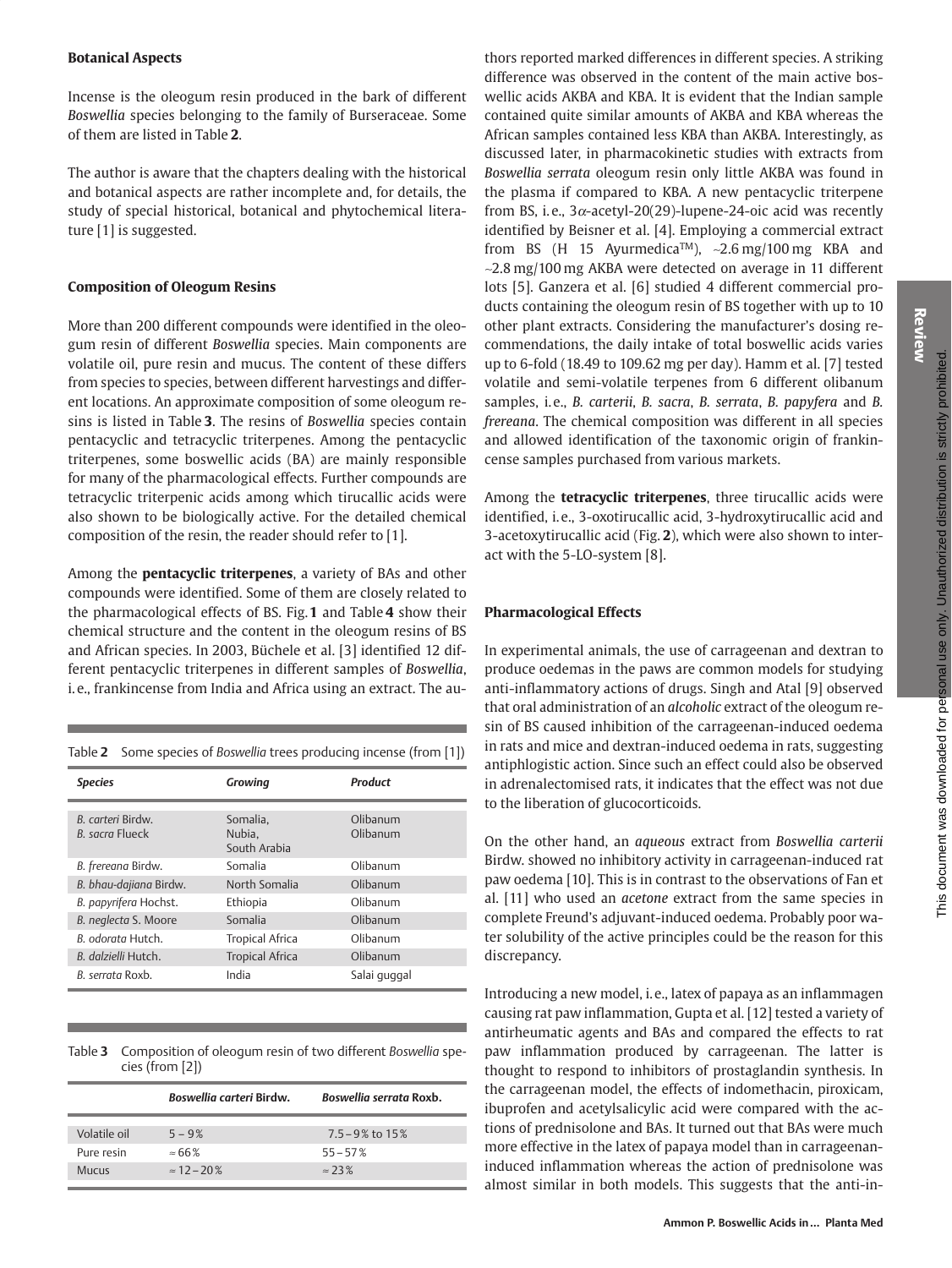

| Table 4 Contents of pentacyclic triterpenic acids in the frankincense |
|-----------------------------------------------------------------------|
| extract used as depicted in Figure 1 (from [40])                      |

| Compound       | <b>Content</b><br>(mq/q extract) | Compound | <b>Content</b><br>(mq/q extract) |
|----------------|----------------------------------|----------|----------------------------------|
| 1              | 137.8                            | 7        | 8.3                              |
| $\overline{2}$ | 33.7                             | 8        | 5.2                              |
| 3              | 192.2                            | 9        | 26.1                             |
| 4              | 100.4                            | 10       | 11.0                             |
| 5              | 1.8                              | 11       | 66.6                             |
| 6              | 0.6                              | 12       | 38.1                             |

Total: 621.8 mg/g extract.

flammatory mechanism of BAs is different from so-called "aspirin-like" drugs and prednisolone. The latter inhibits prostaglandin and leukotriene synthesis. In fact, as discussed later, BAs did not inhibit prostaglandin synthesis but were effective in inhibition of leukotriene formation [13].

A delayed hypersensitivity was observed in mice immunised with s.c. administration of sheep erythrocytes into the right hind pad or intradermally after use of a mixture of BAs or azathioprine. In this experiment, the thickness of the left hind foot pad was measured. In a 4-day schedule, oral administration of a mixture containing BAs at doses of 50, 100 and 200 mg/kg on the day of sensitisation reduced foot swelling at 24h at a dose of 200 mg/kg. The effect was comparable to the one observed following administration of an equivalent dose of azathioprine [14]. These data suggest that at least part of the anti-inflammatory action of Boswellia preparations could be linked to the immune system. The effects of BEs on other experimental inflammatory models such as ileitis and arthritis are discussed below.

This document was downloaded for personal use only. Unauthorized distribution is strictly prohibited.

Using the hot wire and mechanical pressure methods, Kar and Menon [15] and Menon and Kar [16] observed a significant analgesic effect of the non-phenolic fraction obtained from the oleogum resin of BS. In this study, a sedative action as evidenced by a reduction of motor activity was also described. On the other hand, Singh and Atal [9] failed to demonstrate analgesic or antipyretic properties after administration of an alcoholic extract of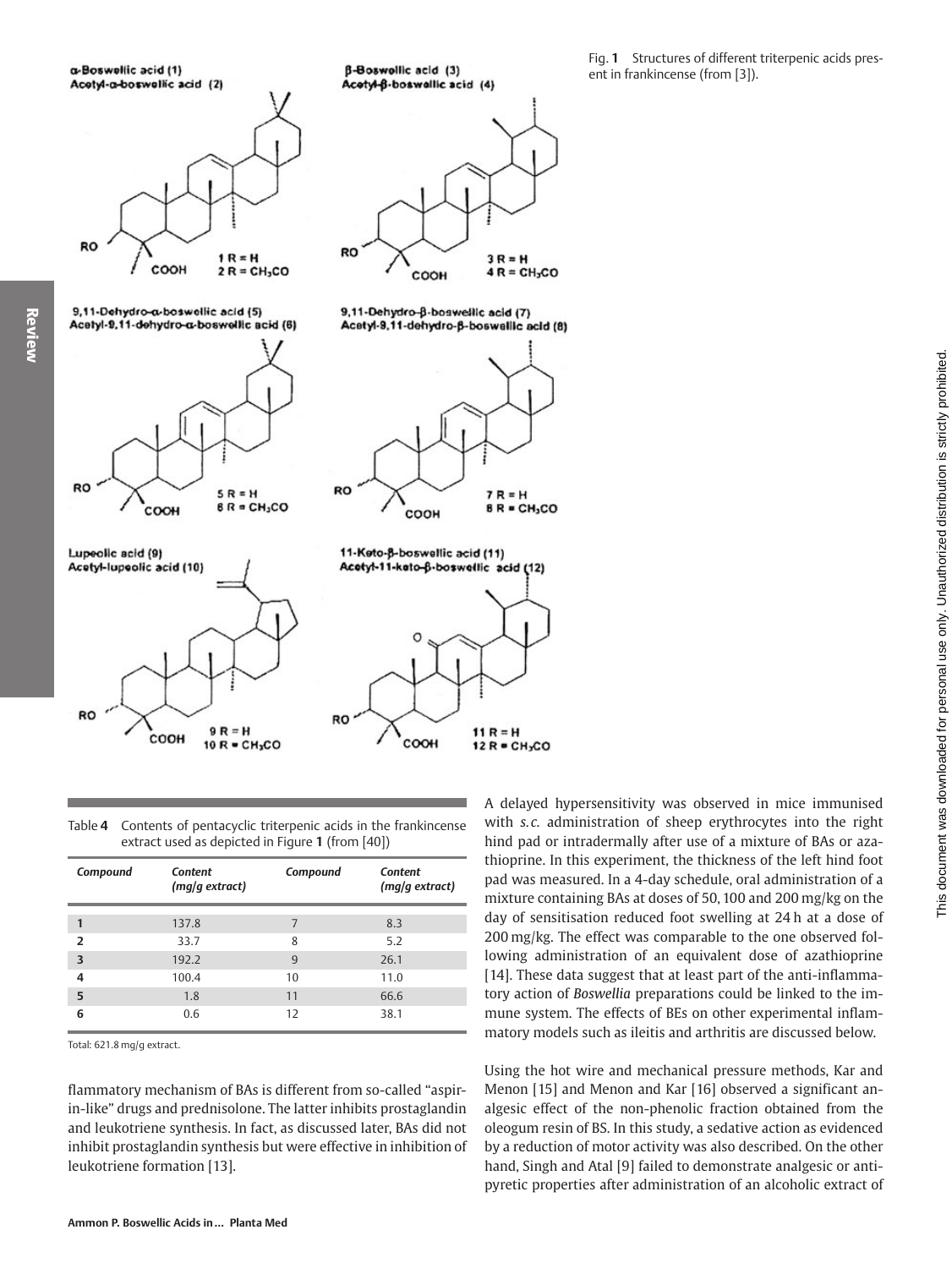Review



the oleogum resin of BS. It is possible that the analgesic action is rather due to a reduction of inflammation and not to a direct effect.

In general, inflammation is the response of the body to damage of tissue either by injuries or by disorders of the immune system (auto-immune diseases). Inflammation is orchestrated by various mediators produced in mast cells, monocytes, granulocytes, macrophages and red blood cells. Inflammation is also related to the complement system in the blood where the C3 complement is converted to C3a and C3b for exerting a key function in the stimulation of inflammation and lysis by acting on different cells related to inflammation. The oleogum resin from BS and various boswellic acids were studied for their effects on different steps/ factors in the cascades of events leading to inflammation. Different models have been used to study the action of oleogum resins of Boswellia species and BAs on the immune system.

#### **Effects on the Immune System**

#### **Non-Specific Immune System**

Inhibition of the guinea pig complement system by  $\alpha$ -boswellic acid and  $\beta$ -boswellic acid in a concentration range between 5 and 100  $\mu$ M was reported by Wagner et al. [17]. Anticomplementary activities of a mixture of BAs were also described by Kapil and Moza [18]. They inhibited the in vitro immunohaemolysis of antibody-coated sheep erythrocytes by pooled guinea-pig serum. The reduced immunohaemolysis was found to be due to inhibition of C3-convertase of the classical complement pathway. The threshold concentration for inhibiting C3-convertase was  $100 \mu g$  per 0.1 mL dilutent buffer added to the assay. BAs also weakly inhibited individual components of the complement system. Thus, at least in vitro, BAs can suppress the conversion of C3 into C3a and C3b with proinflammatory/lytic actions. Using the technique of complement fixing, a method for analysing antigen and antibody titres, oral administration of a mixture containing BAs (25, 50, 100 mg/kg) for 5 days around the time of immunisation resulted in a significant decrease in primary and secondary complement fixing antibody titres at 100 mg/kg [14]. Preincubation of peritoneal macrophages with different concentrations  $(1.95 - 125 \,\mu g/mL)$  of an undefined mixture of BAs was able to enhance the **phagocytotic function** of adherent macrophages with a maximal effect occurring at  $62.25 \mu g/mL$  [14].

#### **Specific Humoral Defence**

Humoral antibody synthesis was tested in serum from mice treated with sheep erythrocytes [14] by determining the haemagglutinating antibody titres. It was found that a single oral

Fig. 2 Chemical structures of genuine tirucallic acids from Boswellia serrata oleogum resin: 3-oxo-TA (3-oxotirucallic-8,24-dien-21-oic acid), 3-acetoxy-TA (3-acetoxytirucallic-8,24-dien-21-oic acid) and 3-hydroxy-TA (3-hydroxytirucallic-8,24-dien-21oic acid).

dose of BAs  $(50-200 \text{ mg/kg})$  on the day of sensitisation produced a dose-related reduction (10.4 - 32.8%) in primary haemagglutinating antibody titres on day 4. A significant reduction in antibody production was obtained with 100 and 200 mg/kg doses. The secondary antibody titres were significantly enhanced at lower doses, the effect being most prominent at 50 mg/kg. Azathioprine (200 mg/kg p.o.) administered following the same schedule resulted in only 10.4% inhibition of primary antibody synthesis and had no effect on the secondary antibody production. A marked (15.38 - 26.92%) increase in antibody production on day  $+7$  was observed when a BA mixture (25 -100 mg/kg) was given orally for 5 days around immunisation. The effect was more pronounced at a dose of 25 mg/kg than at 50 or 100 mg/kg. The secondary antibody titres were only marginally increased. Azathioprine treatment (100 mg/kg) had no significant effects on primary as well as on secondary antibody titres. In mice in which treatment was initiated 7 days prior to immunisation, BAs (25-100 mg/kg) elicited a dose related (37.93 – 63.79%) increase in the primary humoral response without significantly affecting the expression of the secondary response. Levamisole  $(2.5 \text{ mg/kg}, p.o.),$  an immunopotentiating agent, displayed only a 25% increase in primary and a 6.66% increase in secondary antibody titres. The different actions of BEs or BAs on leukotriene synthesis will be further discussed below.

#### **Specific Cellular Defence**

Two studies investigated the effect of an extract of Boswellia carterii Birdw. and of BAs in the lymphocyte proliferation assay. This in vitro test utilises sensibilised lymphocytes, especially Tlymphocytes, and is used to establish immunomodulatory activity.

In 1996 Sharma et al. [14] reported that, if spleen cells from nonimmunised mice were used, a mixture of various BAs in the range of  $1.95 - 125.0 \mu g/mL$  showed no spontaneous mitogenic activity and the cell viability was comparable to controls. When the test was performed in the presence of mitogen stimulating lipopolysaccharide (LPS), phytohaemagglutinin (PHA), concanavalin A (ConA) and alloantigen, a concentration-dependent inhibition of lymphocyte proliferation was observed.

These data are in contrast to the observations of Badria et al. [19] who used this assay with isolated lymphocytes from venous human blood. In this study, a methylene chloride extract from the oleogum resin of Boswellia carterii Birdw. at 1 mg/mL stimulated lymphocyte transformation by  $90\%$  (EC<sub>50</sub> = 0.55 mg/mL) in the presence of PHA or Con A. The different BAs and TAs tested, including acetyl- $\beta$ -boswellic acid, acetyl- $\alpha$ -boswellic acid, 3-oxo-TA, acetyl-11-keto- $\beta$ -boswellic acid,  $\beta$ -boswellic acid, 3-hydro-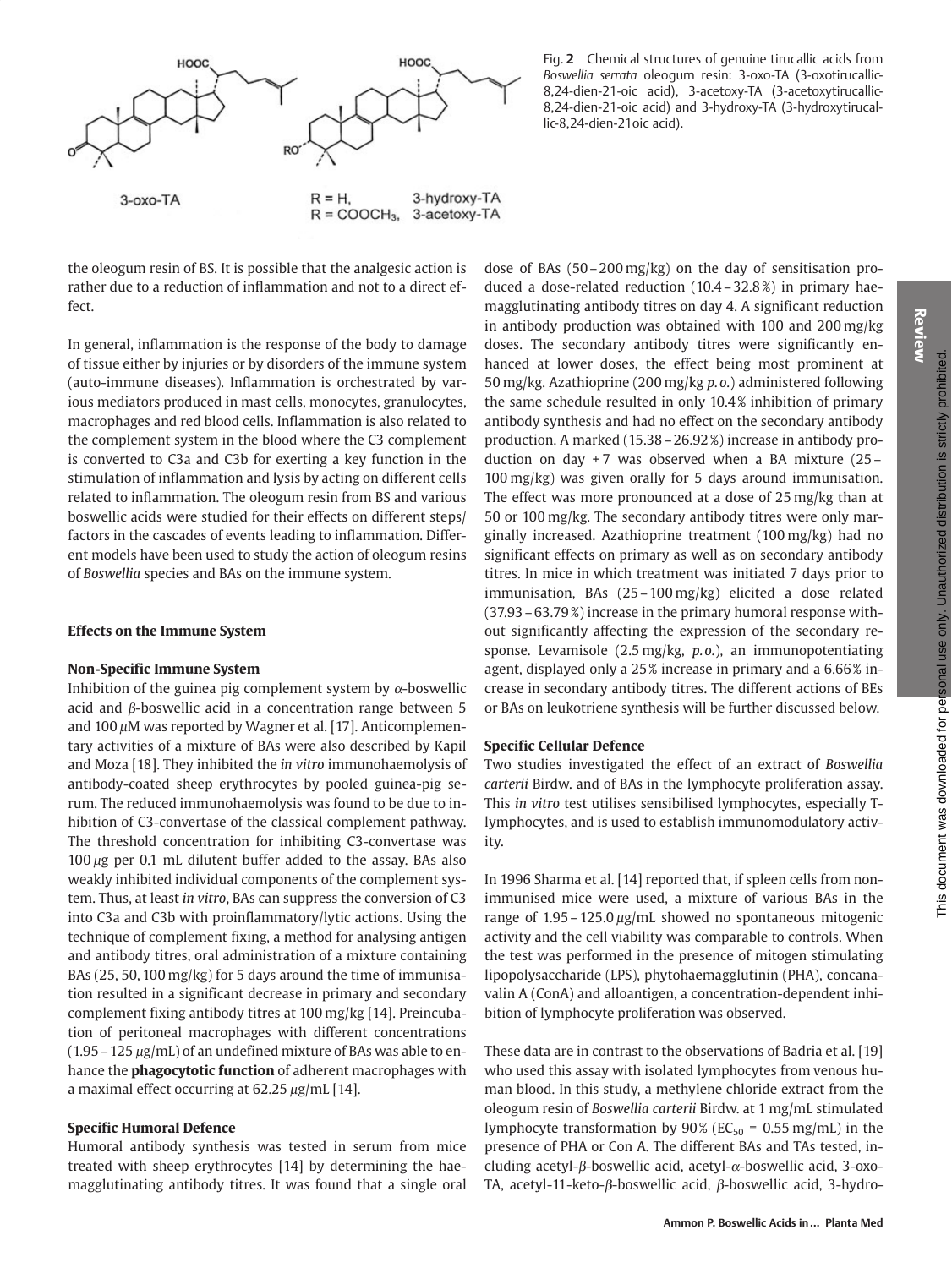This document was downloaded for personal use only. Unauthorized distribution is strictly prohibited.

xy-TA, and 11-keto- $\beta$ -boswellic acid, showed a similar activity with  $EC_{50}$  values from 0.001 to 0.005  $\mu$ M. This is by far less active than the extract. Various compounds of the essential oil were active. The oil as such also exhibited 90% lymphocyte transformation. It can be concluded that this test is affected by a variety of compounds present in the extract.

# **Immune Suppression**

The question whether or not the overall actions of BAs will result in general immune suppression was also addressed by Sharma et al. [14]. They studied immunotoxicity in rats immunised with sheep erythrocytes and treated with undefined BAs at 25-100 mg/kg/day for 21 consecutive days. This treatment markedly increased the body weight, total leukocyte counts and primary and secondary antibody titres in rats. Beyond 50 mg/kg/day, a reduction of PMN and an increase in lymphocyte population was observed. In mice, 25-100 mg/kg on 21 days also elicited a dose-related increase in leukocyte counts without significantly affecting body weight and spleen weight, spleen cell population and cell viability. The results of this study show that the anti-inflammatory properties of boswellic acids are not associated with generalised immune suppression [14].

# **Rejection of Transplants**

Rejection of transplants by the immune system is still a matter of concern and is currently dealt with by treatment with immunosuppressive drugs including glucocorticoids and others. Their problem is the occurrence of severe side effects. Dahmen et al. [20] used a homeopathic preparation of olibanum (D1 trit. according to HAB 1, V6) in male mice undergoing heterotopic heart transplantation at a dose of 0.3 mg and 0.6 mg/kg body weight until sacrifice. In this study, the untreated control animals rejected their cardiac graft in  $8.4 \pm 1.5$  days. Daily treatment with the boswellic preparation increased mean graft survival time to 14.5 days (claimed at 0.3 mg/kg/day), ranging between 8 and 59 days (and 16.7 days claimed at 0.6 mg/kg/day).

In conclusion, the studies on immunomodulatory actions discussed so far suggest an effect of BAs or at least of the oleogum resin of BS on immunological parameters. Whether or not these data are relevant in human autoimmune diseases remains to be established. At least some of these diseases, as discussed later, respond to extracts of BS.

# **Mediators of Inflammation**

Mediators of inflammation are produced and released by mast cells, granulocytes, macrophages, thrombocytes, red blood cells, endothelial cells and fibroblasts. They transport the information to related tissues and produce the inflammatory symptoms. Studies with BEs and/or BAs have focused so far on histamine prostaglandins, leukotrienes, IL-1, TNF- $\alpha$  and oxygen radicals.

Histamine causes vasodilatation, construction of bronchial smooth muscle, secretion of gastric acid and interacts with nociceptors. It binds to  $H_1$  and  $H_2$  receptors. Its effects in allergic reactions type I are very well known. Histamine is released from mast cells. In addition, mast cell activation results in release of leukotrienes and platelet-activating factors. In 2003, Pungle et

al. [21] evaluated an extract of the oleogum resin of BS consisting of AKBA along with other constituents such as KBA and acetyl- $\beta$ boswellic acid for antianaphylactic and mast cell stabilising activity. Passive paw anaphylaxis and compound 48/80 as inducer of mast cell degranulation were used as model. The extract inhibited passive paw anaphylaxis in rats in a dose-dependent manner (20, 40 and 80 mg/kg, p.o.). However, dexamethasone  $(0.27 \text{ mg/kg}, p.o.)$  serving as positive control for the extract proved to be superior. A significant, dose-dependent inhibition  $(20, 40, 80, 80, 80)$  mg/kg, p.o.) in compound 48/80-induced degranulation of mast cells was also observed, thus showing a mast cell stabilising activity. The positive control disodium cromoglycate (50 mg/kg, i.p.) afforded maximum protection against degranulation as compared to the extract containing 60% AKBA. The results suggest promising antianaphylactic and mast cell stabilising activity of the extract.

Prostaglandins are produced via the arachidonic acid cascade either by action of the constitutive cyclooxygenase 1 (COX-1) or the inducible cyclooxygenase 2 (COX-2) enzymes. Prostaglandin production appears to depend mainly on the COX-2 products, which are responsible for inflammatory symptoms, including vasodilatation, permeability and sensitisation of nociceptors. Two types of drugs are used to treat pains/inflammation. One type (acetylsalicylic acid) does not distinguish between COX-1 and COX-2 whereas compounds such as celecoxib preferentially inhibit COX-2. In polymorphous nuclear leukocytes (PMN) stimulated with the calcium ionophore A23187, an alcoholic extract from BS inhibited 6-keto-PGF<sub>1 $\alpha$ </sub> formation, which was substantial at  $100 \mu g/mL$  being two to three times higher than the level needed for inhibition of leukotriene synthesis [22].

Acetylboswellic acids were tested in human platelets which contain COX-1 but no 5-LO. In concentrations up to  $400 \mu M$  they showed no effect on 12-HHT-COX formation [13], [23]. This is in line with data of Gupta et al. [12] who observed only little effect of BAs in the carrageenan (aspirin) model compared to the latex papaya model in which prednisolone and levamisole were effective and in which "aspirin" compounds were not active. Thus, it appears that inhibition of prostaglandin synthesis may play a minor role in the anti-inflammatory action of BEs.

Leukotrienes are inflammatory mediators of the immune system. They are produced by neutrophils and eosinophils, macrophages and mast cells. Their functions include: chemotaxis, plasma exudation (oedema), stimulation of oxygen radical formation and phagocytosis (partially mediated by  $LTB<sub>4</sub>$ ) as well as bronchoconstriction, mucus secretion and vasoconstriction (coronary arteries) (partially mediated by  $\text{LTC}_4$ ,  $\text{LTD}_4$  and  $\text{LTE}_4$ ). These actions are different from the actions of prostaglandins. It is therefore not surprising, as discussed above, that there are differences in the antiinflammatory actions between BAs and "aspirin"-like drugs.

Based on the observations of Singh and Atal [9], Ammon et al. [22] studied the effect of an ethanolic extract of the oleogum resin of BS on leukotriene  $B_4$  formation in rat PMN. After stimulation of the leukotriene synthesis in PMN with the calcium ionophore A 231876 the extract inhibited  $LTB<sub>4</sub>$  and 5-HETE (a metabolite of the 5-LO cascade) formation in the range between 10 to  $80 \mu g$ /mL in a concentration-dependent manner (Fig. 3). In this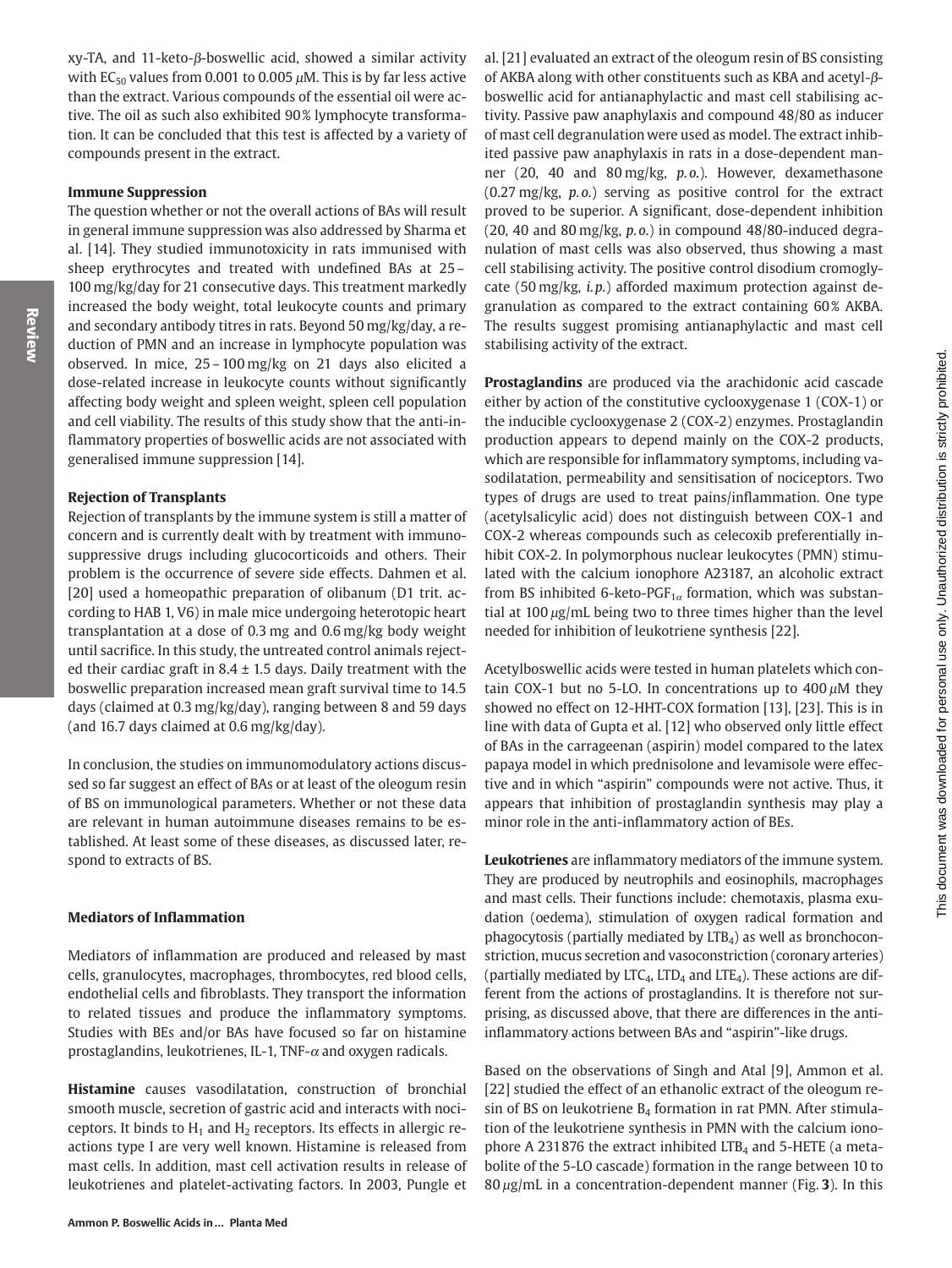assay, prednisolone was without any effect suggesting that the pharmacodynamic target is not phospholipase  $A_2$ 



Fig. 3 Concentration-dependent inhibition of  $LTB<sub>4</sub>$ -formation by an ethanolic extract of the oleogum resin of Boswellia serrata in stimulated rat peritoneal PMN (A), and the decrease in the formation of the sum of 5-lipoxygenase products ( $\mathbf{B}$ ), i.e., LTB<sub>4</sub>, two 5-all-trans isomers of 5,12-diHETE and 5-HETE (mean  $\pm$  S.D.; n = 3-4) (from [22]).

Table 5 Effect of boswellic acids on leukotriene formation/5-lipoxyqenase activity (from [32])

|                          | R <sup>1</sup> | R <sup>2</sup> | $IC_{50}(\mu M)$                |
|--------------------------|----------------|----------------|---------------------------------|
|                          |                |                |                                 |
| AKBA                     | ACO            | $\Omega$       | $2.71$ (1.5)                    |
| 3-Acetyl-11-OH-BA        | Ac()           | OH/H           | not tested                      |
| 3-Acetyl-11-MeO-BA       | AcO            | MeO/H          | partial inhibition <sup>4</sup> |
| KBA                      | OН             | $\Omega$       | 3.0                             |
| $\beta$ -BA              | $\Omega$ H     | 2H             | partial inhibition              |
| $3$ -Acetyl- $\beta$ -BA | Ac()           | 2H             | partial inhibition              |
| Acetyl-9,11-dehydro-BA   | AcO            | -              | 0.75                            |
| 9,11-Dehydro-BA          | OΗ             |                | partial inhibition              |

In 1992, BAs were reported to be specific, non-redox inhibitors of 5-LO [13]. In this study, isomers ( $\alpha$ -and  $\beta$ -) of BAs, i.e., 11-keto- $\beta$ boswellic acid and their acetyl derivatives were isolated from the oleogum resin of BS. BAs and derivatives decreased the formation of LTB<sub>4</sub> in calcium-stimulated PMN in a concentration-dependent manner. Acetyl-11-keto-β-boswellic acid (AKBA) was most effective with an  $IC_{50}$  value of 1.5  $\mu$ M [13], [23]. To find out whether or not the inhibitory action of BAs depends on specific chemical structures. Sailer et al. [24] studied the effect of a variety of derivatives of BAs on leukotriene synthesis in Ca ionophore-stimulated PMN. From the IC<sub>50</sub> value, it is obvious that not all of the compounds tested inhibited leukotriene synthesis and that some exhibited only a partial effect. The findings revealed that a hydrophilic function at C-4 in combination with an 11-keto group is essential for the inhibition of leukotriene synthesis by BAs (Table 5).

As discussed, there is a cascade of events starting with stimulation of leukocytes and resulting in the production of leukotrienes by 5-lipoxygenase (5-LO). In a cell-free system from PMN, where such cascades are interrupted, the effect of various derivatives of BAs on 5-LO activity was tested in the presence of exogenous arachidonic acid (Table 6). It was found that in this system the effects of different BAs were qualitatively similar to those in intact PMN. However, the  $IC_{50}$  was higher which may be due to the different environment of 5-LO in a cell-free system. On the other hand the structure activity-relationships were the same indicating that effective BAs inhibit leukotriene synthesis by interaction with 5-LO.

Further studies addressing the mechanism of direct 5-LO inhibition used the supernatant of PMN, a cell-free system. In this study, pentacyclic triterpenes lacking the 11-keto function and/ or carboxyl function on ring A (e.g., amyrin and ursolic acid) did not inhibit 5-LO. These compounds even caused a concentrationdependent reversal of 5-LO inhibition by AKBA whereas the inhibitory actions of 5-LO inhibitors from different chemical classes were not modified. Thus, it can be concluded that AKBA acts directly on the 5-LO enzyme at a site selective for pentacyclic triterpenes which is different from the arachidonate substrate binding site [25]. Using the technique of photoaffinity labeling it was studied whether or not azido-125I-KBA (4-azido-5-125iodo-salicy-

Table 6 Chemical structures of AKBA and analogues and their effects on 5-LO product formation (i.e. sum of 5,12-di-HETES plus 5-HETE) from endogenous arachidonic acid in ionophore-stimulated intact rat PMN (system A) and from 20 µM exogenous substrate in 105.000 g supernatants of rats PMN (system B) (from [24])

| Compound                  | R <sup>1</sup>     | $R^2$         | $R^3$   | $IC_{50}$ ( $\mu$ M) system A | $IC_{50}$ ( $\mu$ M) system B |
|---------------------------|--------------------|---------------|---------|-------------------------------|-------------------------------|
| <b>AKBA</b>               | <b>COOH</b>        | $\alpha$ -OAc | $\circ$ | $1.5 \pm 0.2$ <sup>a</sup>    | $7.0 + 2.2$ <sup>a</sup>      |
| <b>KBA</b>                | <b>COOH</b>        | $\alpha$ -OH  | $\circ$ | $2.8 \pm 0.2$ <sup>a</sup>    | $14.6 \pm 7.6^{\circ}$        |
| $\beta$ -BA               | <b>COOH</b>        | $\alpha$ -OH  | 2H      | partial inhibition            | partial inhibition            |
| 11-Keto-diol BA           | CH <sub>2</sub> OH | $\alpha$ -OH  | O       | $4.5 \pm 1.2$ <sup>a</sup>    | $45.3 \pm 11^{a}$             |
| $3\alpha$ , 24-Diol BA    | CH <sub>2</sub> OH | $\alpha$ -OH  | 2H      | no effect <sup>b</sup>        | no effect <sup>a</sup>        |
| 11-Keto-β-BA methyl ester | COOCH <sub>3</sub> | $\alpha$ -OH  | O       | no effect <sup>b</sup>        | no effect <sup>b</sup>        |
| Amyrin                    | CH <sub>3</sub>    | $\beta$ -OH   | 2H      | no effect <sup>b</sup>        | no effect <sup>b</sup>        |
| Acetyl-11-keto-amyrin     | CH <sub>3</sub>    | $\beta$ -OAc  | O       | no effect <sup>c</sup>        | no effect <sup>c</sup>        |

<sup>a</sup> IC<sub>50</sub> values of the biochemical effect were determined after logit-log transformation of the data of each experiment. Data of independent observations (n = 3) are shown as means ± S.D.

 $b$  No inhibition was observed for concentrations up to 50  $\mu$ M.

 $\epsilon$  No inhibition was observed for concentrations up to 25  $\mu$ M.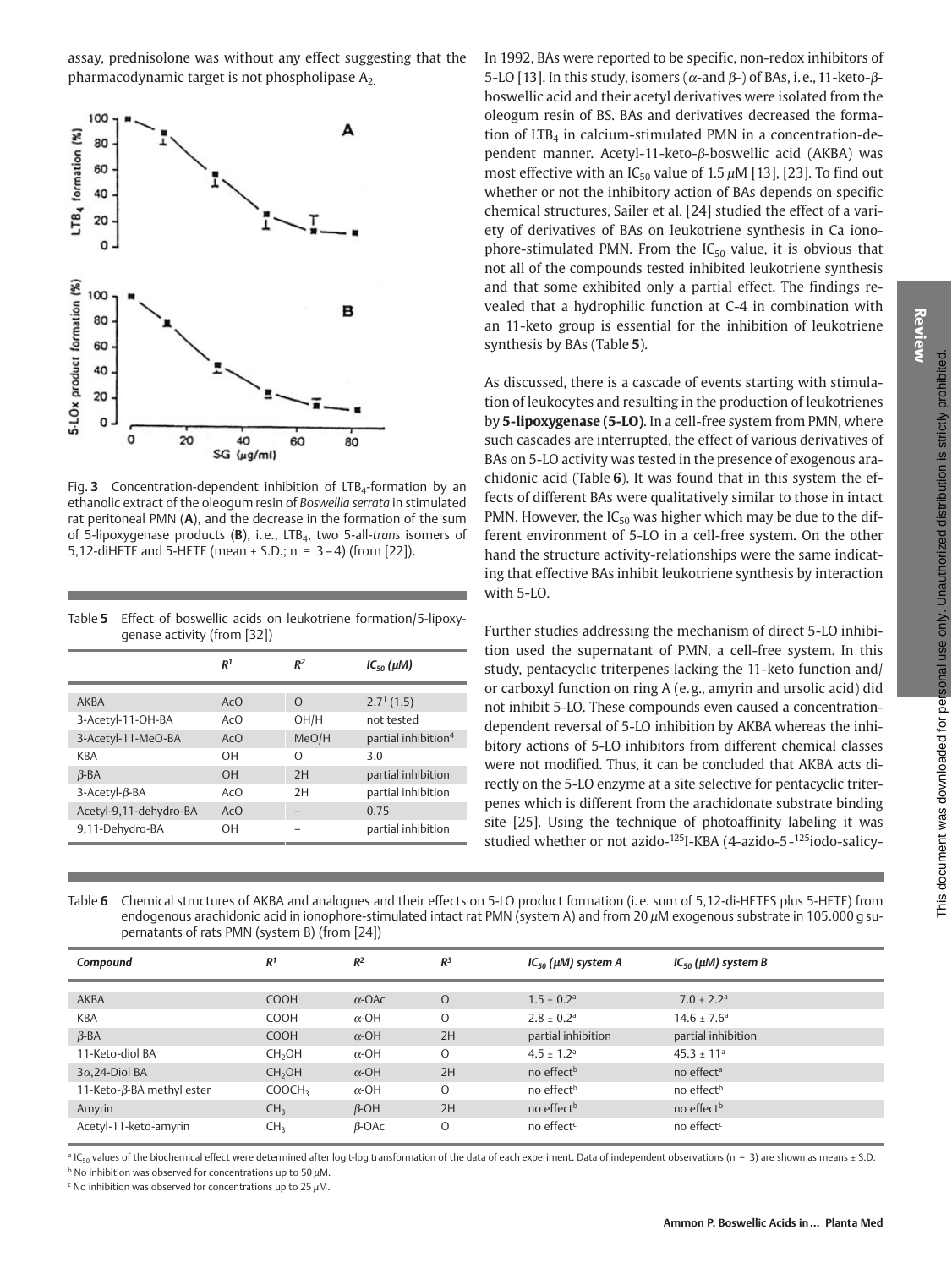This document was downloaded for personal use only. Unauthorized distribution is strictly prohibited.

 $\text{lov1-}\beta\text{-} \text{alany1-11-keto-}\beta\text{-} \text{boswellite acid}$ ), a photoaffinity analogue inhibiting 5-LO-activity as efficiently as a lead compound and specifically labeling human 5-LO protein, could be displaced from its binding site by AKBA. This was in fact the case. On the other hand, arachidonic acid had no such effect. These data also suggest that AKBA binds in the presence of calcium to a site distinct from the substrate binding site of 5-LO. The AKBA binding site is likely to be identical with a regulatory, second arachidonate binding site of the enzyme [26].

The physiological properties of **neutrophils** have already been described. In these cells, the transduction of external signals such as the toxin N-formyl-methionyl-leucylphenylalanine (fMLP) uses a variety of second messengers. Central factors are p38 kinase that activates mitogen activated protein kinase (MAPK) (Fig. 4), a 21 kDA-GTP-binding protein (RAS) and phosphatidylinositol 3-kinase (PI3-K) which, in turn, causes translocation of cytosolic 5-LO and phospholipase  $A_2$  (cPLA<sub>2</sub>) to the nucleus via mitogen activated protein kinase kinase (MEK-1/2) and [Ca<sup>2+</sup>]i. Here, they bind to 5lipoxygenase activating protein (FLAP), and Ca<sup>2+</sup> activates leukotriene synthesis from arachidonic acid.

The fMLP-signalling is very complex. Thus, it activates phagocytic leukocytes resulting in chemotaxis, degranulation, generation of superoxide anions and activation of integrins; deletion of the fMLP receptor results in compromised host defence. In human neutrophils, it was observed that stimulation by fMLP induces MEK activation, 5-LO translocation and 5-LO product formation from endogenous substrate [27]. Recently, Altmann et al. [28], [29] demonstrated that 11-ketobo-swellic acids at  $30 \mu$ M and more can activate PMN by mobilisation of Ca<sup>2+</sup>, stimulation of p42 (MAPK) and p38 (MAPK). These data would suggest that BAs might even initiate leukotriene formation. This is, however, not the case since BAs directly inhibit 5-LO [25], [26] by binding to the enzyme in much lower concentrations (Tables  $5$  and  $6$ ). The proposed cascade of events in stimulation of leukotriene synthesis and the possible effects of AKBA are shown in Fig. 4.



Signal transduction cascade of the 5-LO-system: effects of Fig. 4 AKBA.

In our first publication [22], we observed a concentration-dependent in vitro inhibition of leukotriene synthesis at a starting concentration of  $10 \mu g/mL$  BE. Repeating these experiments with concentrations less than  $10 \mu g/mL$ , an extract consisting of a mixture of resin exudates from Boswellia carterii Birdw. and Boswellia bhaw-Dajiana Birdw. as well as of BS [30] resulted in stimulation of leukotriene formation with a maximum up to 218 and 196% at  $5 \mu g/mL$ . This effect was not due to the action of AKBA since this compound, even at lower concentrations, exhibited no such effect. Thus, other compounds in the extract must have caused this antagonistic action. One of these compounds has been identified by Boden et al. [8] to be 3-oxotirucallic acid (3-oxo-TA).

As discussed above [30], it was found that at low concentrations of a BE (5  $\mu$ g/mL) there was a strong additional increase in leukotriene synthesis after stimulation of PMNs with  $Ca<sup>2+</sup>$  ionophore which was not due to the action of AKBA. In 2001, Boden et al. [8] reported that the tetracyclic triterpene 3-oxo-TA stimulated Ca<sup>2+</sup> ionophore-induced 5-LO product formation in intact PMNs by additional 54%. The maximum effect occurred at  $10 \mu M$ whereas  $20 \mu$ M seemed to be inhibitory. 3-Acetoxy-TA, a minor constituent of BS resin, also increased ionophore-stimulated LTB<sub>4</sub> synthesis by 35% at 2.5  $\mu$ M. In contrast, the tetracyclic triterpene 3-hydroxy-TA, also a minor constituent, was inhibitory with an  $IC_{50}$  value of about 5  $\mu$ M, which is in the range of some of the BAs. In the absence of ionophore, 3-oxo-TA and 3-hydroxy-TA both initiated 5-LO product formation in substantial amounts. When the effect of 3-oxo-TA was tested in a cell-free system, its action was solely inhibitory (IC<sub>50</sub>  $\sim$ 3  $\mu$ M) demonstrating the pivotal role of an intact cell structure for its activating property [8].

In non-primed resting PMNs, 3-oxo-TA initiated MEK-1/2 phosphorylation and 5-LO translocation as the early and crucial step of 5-LO activation which, in turn, consistently resulted in a substantial 5-LO product synthesis from endogenous substrate. A further effect of 3-oxo-TA consists in moderate mobilisation of intracellular calcium. This effect was inhibited by thapsigargin, an inhibitor of intracellular calcium release. Interestingly, in 3oxo-TA-sensitive PMNs, the subsequent fMLP addition had no effect on  $[Ca^{2+}]$ i. In the absence of the ionophore, 3-oxo-TA and 3acetoxy-TA at 5 and 10  $\mu$ M both initiated 5-LO product formation in substantial amounts. This was associated with concomitant induction of 5-LO translocation. In the cell-free 5-LO assay, 3oxo-TA, 3-acetoxy-TA and 3-hydroxy-TA inhibited 5-LO product formation in the presence of exogenous arachidonic acid [8].

3-Oxo-TA and 3-acetoxy-TA as well as fMLP initiated MEK-1/2 phosphorylation. In contrast, the non-inhibitory and non-stimulatory ligand of the 5-LO allosteric site, amyrin, induced no MEK-1/2 stimulation. 3-Hydroxy-TA, which acts as a 5-LO inhibitor in both intact cell and cell-free assays, did not mediate substantial MEK-1/2 phosphorylation [8]. Very recently, it was reported that fMLP does not induce LT production as reported repeatedly in literature [31].

Even though some BAs were shown to inhibit leukotriene synthesis/5-LO, it must be considered that extracts from boswellic species may contain antagonistic compounds. Thus, pentacyclic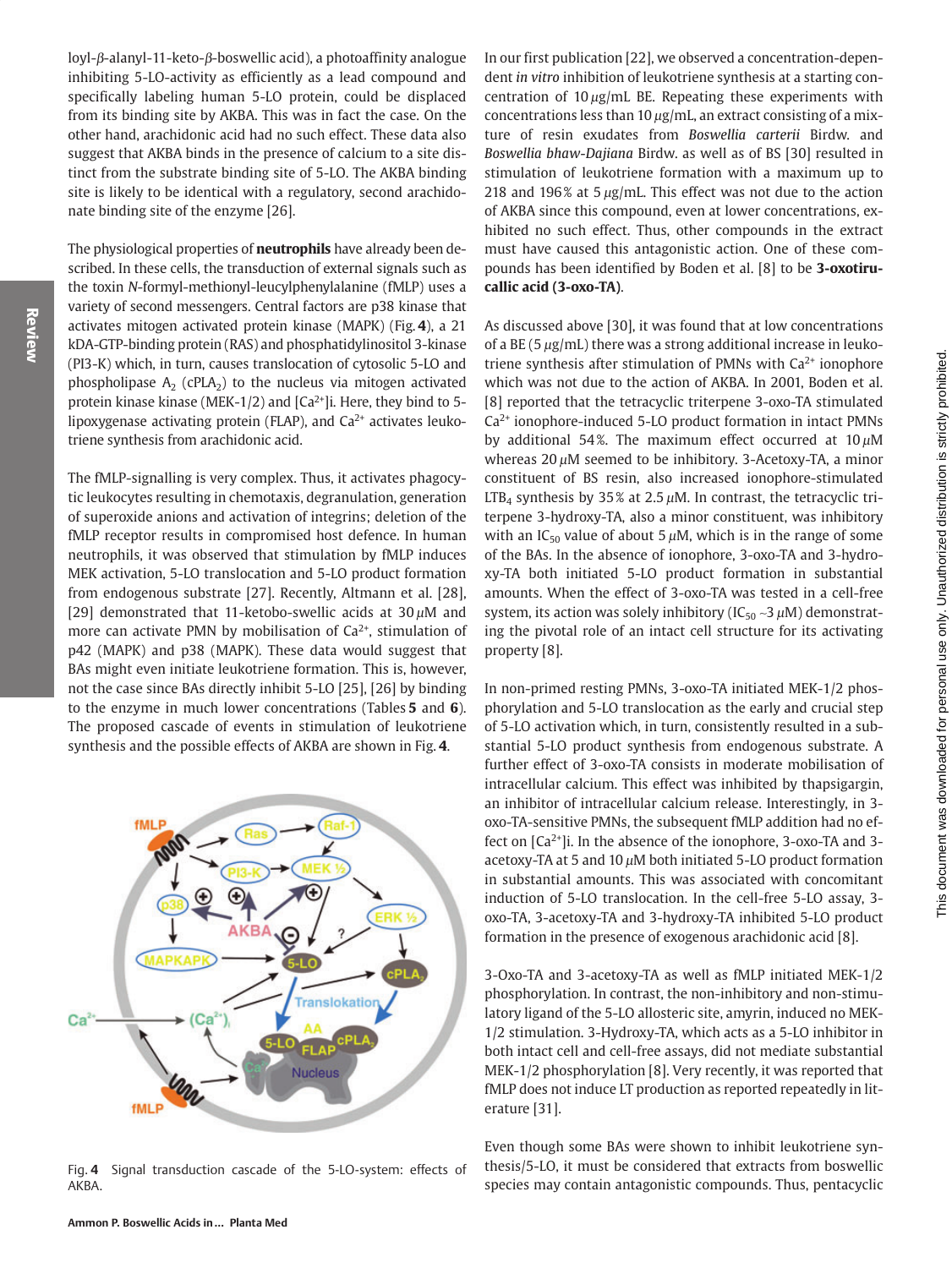Review

and tetracyclic triterpenes interact differently with 5-LO. The final outcome on leukotriene synthesis depends on the content of different BAs in different species, harvesting localisation, of growth and methods of extraction. These data again indicate that extract formulations of BEs must be standardised not only for their content of active boswellic acids but also for their 5-LO inhibitory actions [32]. The use as food supplements is not justified since boswellic preparations are drugs and therefore must meet regulations of drug laws.

Human leukocyte elastase (HLE) is a serine protease produced and released by PMN and, because of its aggressive destructive properties, some investigators have suggested that HLE may play a role in several diseases, such as pulmonary emphysema, cystic fibrosis, chronic bronchitis, acute respiratory distress syndrome, glomerulonephritis and rheumatic arthritis [33]. In 1995, it was demonstrated that granulocyte-mediated hepatotoxicity after endotoxin stimulation depends on elastase release [34].

Using pure HLE, Safayhi et al. [35] screened several pentacyclic triterpenes for inhibitory actions on HLE. This is of therapeutic interest since leukotriene formation and HLE release are increased simultaneously during neutrophil stimulation in a variety of inflammatory and hypersensitivity based human diseases. Thus, decrease of chemotaxis together with inhibition of this enzyme would lower the destructive actions of HLE, especially at the locus of diseases. In the study of Safayhi et al. [35], AKBA decreased the activity of HLE in vitro with an  $IC_{50}$  value of roughly 15  $\mu$ M. Among the pentacyclic triterpenes tested in concentrations up to  $20 \mu$ M, they also observed substantial inhibition by  $\beta$ -boswellic acid, amyrin and ursolic acid, but not by 18- $\beta$ -glycyrrhetinic acid. The data show that the dual inhibition of 5-lipoxygenase and HLE is unique to BAs: other pentacyclic triterpenes with HLE inhibitory activities (e.g., ursolic acid and amyrin) do not inhibit 5-LO.

The question may arise whether or not the effects of the aforementioned pentacyclic triterpenes are of practical relevance since the  $IC_{50}$  value is much higher than that of some BAs (around 1.5 – 5  $\mu$ M in PMN). However, the IC<sub>50</sub> of AKBA in a cell-free system on 5-LO has also been shown to be higher than in that intact cells [24]. It could therefore be that the  $IC_{50}$  values of pentacyclic triterpenes are lower in a natural environment than in the enzymatic test. Moreover, it is also possible that with extract of the resin of BS the different pentacyclic triterpenes may act in a synergistic way. In fact, when an extract was employed in the enzyme test (H15<sup>TM</sup>), half maximal inhibition occurred at  $\sim$ 7.5  $\mu$ g/ mL (personal observation).

Oxygen radicals are also factors involved in tissue destruction in, i.e., rheumatoid arthritis. Heil et al. [36] studied the effects of AKBA and of BEs on SOD-quenchable  $O_2^-$  radical formation in intact PMNs and in a cell-free system. AKBA (IC $_{50}$  ~10  $\mu$ M) and extracts (IC<sub>50</sub> ~13  $\mu$ g/mL) consistently inhibited PMA-stimulated NADPH oxidase activity in rat peritoneal PMNs and reduced fMLP and PMA-induced oxidative burst in stimulator-sensitive human blood PMN preparations, but failed to block the NADPHoxidase activity in the membrane fraction of PMA prestimulated PMNs.

The cytokines studied so far in connection with the anti-inflammatory actions of BAs are TNF- $\alpha$  and IL-1 that are released from macrophages, for example, after activation by TH1 cytokines such as interferon- $\gamma$  or by bacterial endotoxin. TNF- $\alpha$  and IL-1 are involved in antibacterial and inflammatory reactions, TH-2 cytokines are activating B-lymphocytes.

Inhibition of TNF- $\alpha$  and its signalling has been recognised as a highly successful strategy for the treatment of chronic inflammatory diseases such as rheumatoid arthritis. Previously, it has been shown by Shrives et al. [37] that acetyl- $\alpha$ -BA and AKBA inhibited the generation of TNF- $\alpha$  in concentrations between 1 and 10  $\mu$ M in lipopolysaccharide-stimulated human monocytes. AKBA was found to be the most effective compound. The effect was mediated by a direct inhibitory action on  $I \kappa B \alpha$  kinesis (IKK), conveyed inhibition of NF- $\kappa$ B and subsequent down-regulation of TNF- $\alpha$ expression in human monocytes. In human monocytes, Borsches and Grim (personal communication 2000) observed a concentration-dependent inhibition of IL-1 $\beta$  and TNF- $\alpha$  production in a concentration range of 5 to 20  $\mu$ M.

Roy et al. [38] tested the genetic basis of the anti-inflammatory effects of a standardised BE in a system of TNF- $\alpha$ -induced gene expression in human micro vascular endothelial cells. Acutely, TNF- $\alpha$  induced 522 genes and down-regulated 141. 113 genes were clearly sensitive to BE treatment. Such genes are directly related to inflammation, cell adhesion and proteolysis. DNA micro array analysis in connection with Remap, gene ontology data mining tool and others led to the recognition of primary BE-sensitive TNF- $\alpha$ -inducible pathways. BE was found to prevent TNF- $\alpha$ -induced expression of matrix metalloproteinases and mediators of apoptosis. In this context it is important to note that most  $TNF\alpha$ -induced genes are NF- $\kappa$ B-dependent.

The effect of an extract from Boswellia carterii on the production of TH1 and TH2 cytokines by murine splenocytes was studied by Chevrier et al. [39]. In these in vitro experiments, application of the resin extract using ethanol as a solvent resulted in significant cellular toxicity not seen with ethanol alone. Interestingly, use of an extract with sesame oil as solvent resulted in a dose-dependent inhibition of TH1 cytokines (IL-2 and  $\gamma$  interferon) and a dose-dependent potentiation of TH2 cytokines (IL-4 and IL-10).

As far as the anti-inflammatory actions of BEs/BAs are concerned, it appears that these may have different targets related to the actions of the immune system in chronic inflammatory diseases.

# Action in Diseases - Experimental and Clinical

There are several severe chronic diseases mostly related to autoimmune disorders. Among these are rheumatic diseases, inflammatory bowel diseases, bronchial asthma and others.

In fact, several clinical studies were performed. However, the results published so far must be regarded as having pilot character because some were performed in order to test whether or not the theoretical considerations could also be of clinical relevance. Therefore, further studies confirming these findings are necessary.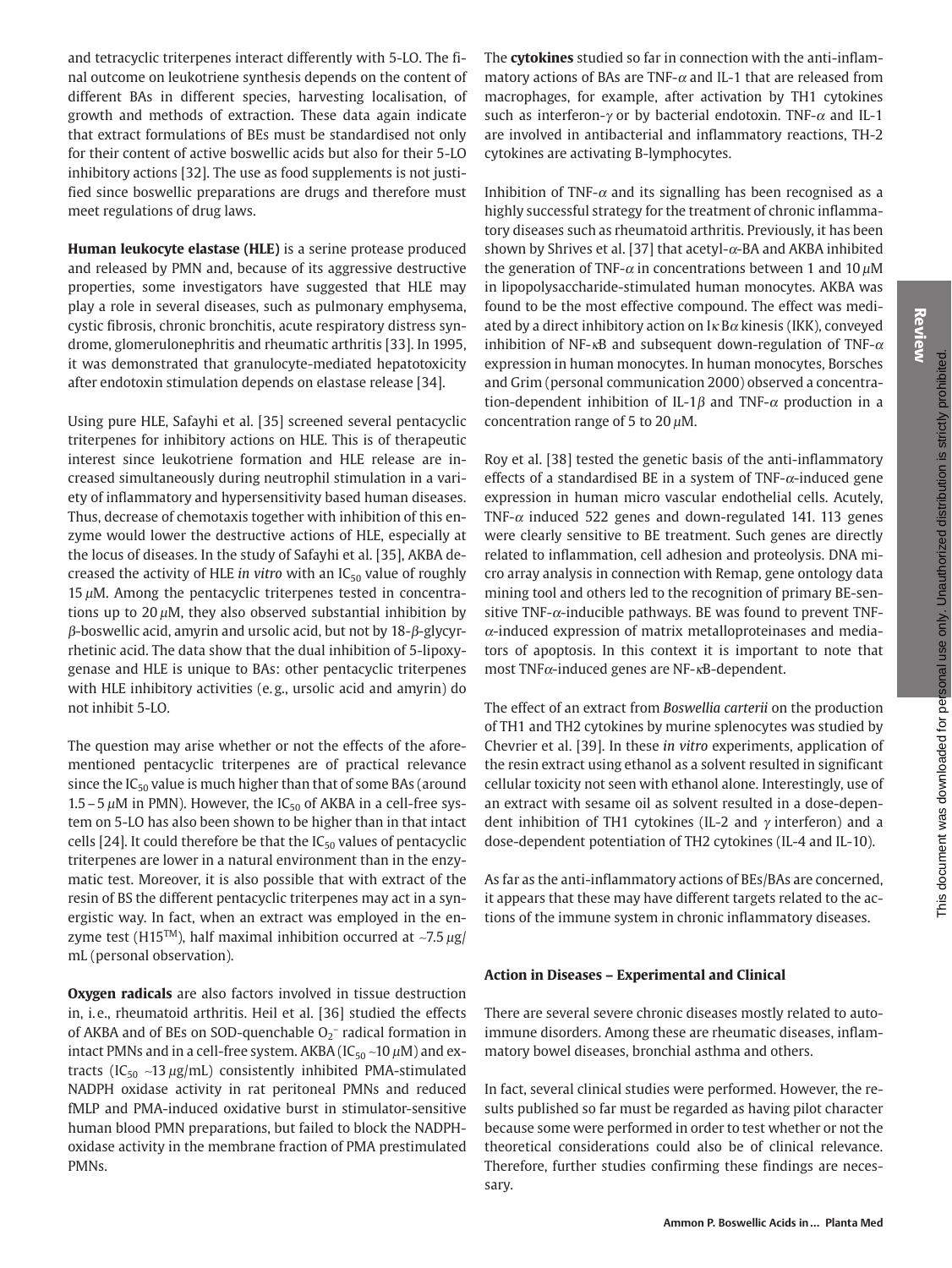#### Pharmacokinetics

As discussed before, most of the active principles are BAs. AKBA and KBA are the most active ones while other BAs may contribute to the actions when an extract or crude product is employed for therapeutic purposes. The contents of these BAs vary from species to species and also between different procedures (extractions) in the production of the drug. Since the in vitro tests have shown that the IC<sub>50</sub> for AKBA ranges from  $1.5 - 3.0 \mu$ M for inhibition of leukotriene synthesis to 15  $\mu$ M for elastase inhibition, it is necessary to determine pharmacokinetic parameters for absorption, plasma half-life time and time to reach maximal concentration in the blood. In fact, BAs have already been detected in human plasma after oral administration of an extract.

In 2003, Büchele et al. [3] identified 12 different pentacyclic triterpenic acids in frankincense. Their structures and contents are shown in Fig. 1 and Table 4. Using high performance liquid chromatography and photodiode array detection, Büchele and Simmet [40] could identify most of them in the plasma of a patient with a brain tumour after 10 days of treatment with 4 × 786 mg per day of an Indian frankincense oleogum resin extract (Table 7). It is interesting to note that 2 hours after administration of the last dose the concentration of AKBA in human plasma was only 0.1  $\mu$ M whereas that of KBA was 0.34  $\mu$ M. This suggests that the most active compound in vitro, AKBA, is either only marginally absorbed or deacetylated in the liver and converted to KBA. These in vivo concentrations are low if compared to the  $IC_{50}$  values determined in the *in vitro* tests.

In an open uncontrolled trial with 12 healthy male volunteers [41], a single oral dose of a commercial product of BS extract (WokVel<sup>TM</sup>) containing 333 mg was given after a meal. The extract contained 6.44% KBA, 2% AKBA, 18.51% β-BA, 8.58% 3-0acetyl- $\beta$ -BA, 6.93%  $\alpha$ -BA and 1.85% 3-O-acetyl- $\alpha$ -BA. In this study, only the concentration of KBA in the plasma was determined. Maximum concentration was measured after 4.5 h and was 2.72  $\mu$ M, which is in the range of the IC<sub>50</sub> of KBA for the inhibition of leukotriene synthesis. The absorption half life  $(t^{1/2})$  a) was 2.35 hours, and elimination half life  $(t^{1/2})$  b) was 5.97 hours. The apparent volume of distribution was 142.97 litres, and the plasma clearance averaged 296 mL/min. No adverse events were seen in this study. The elimination half life in this study of nearly 6 hours suggests that BE needs to be given every six hours.

Table 7 Contents of pentacyclic triterpenic acids in plasma from a brain tumor patient (glioblastoma multiforme) treated with the frankincense extract for 10 days (from [40])

| Compound       | <b>Content</b><br>(mq/q extract) | Compound | <b>Content</b><br>(mq/q extract) |
|----------------|----------------------------------|----------|----------------------------------|
| 1              | 3.50                             | 7        | 0.47                             |
| $\overline{2}$ | 4.00                             | 8        | 0.29                             |
| 3              | 10.10                            | 9        | n.d.                             |
| 4              | 2.40                             | 10       | n.d.                             |
| 5              | 0.06                             | 11       | 0.34                             |
| 6              | 0.10                             | 12       | 0.10                             |

n.d.: not detectable.

According to this study, kinetics for KBA indicate that the steady state plasma concentration will be reached after approximately 30 hours [42]. Since a single dose of a BE shows a very high volume of distribution, the drug either penetrates specifically into "deep" tissues in peripheral compartments such as fat or is bound to distinct biological materials [42].

Sterk et al. [43] studied the effect of food intake on the bioavailability of BAs from a dry extract of BS in healthy volunteers. Twelve healthy subjects were fasted during ten hours before and until four hours after drug administration (group A). A second group (B) received a high-fat meal together with the drug. The volunteers swallowed 3 capsules with 282 mg (total of 786 mg) extract, containing 143.4 mg  $\beta$ -BA, 103.71 mg  $\alpha$ -BA, 82.71 mg acetyl-β-BA, 48.12 mg KBA, 28.71 AKBA and 26.25 acet $yl$ - $\alpha$ -BA. The time course of the plasma concentrations of the most active boswellic acids, i.e., KBA and AKBA, was dramatically different in fasted and high-fat meal volunteers. The calculated plasma kinetic parameters are shown in Table 8. With this preparation of BE,  $t_{max}$  was 3.5 h (A) and 4 h (B) for KBA and 2 h (A) and 3 h (B) for AKBA.  $C_{\text{max}}$  was found to be 83.6 ng/mL (A) and 227 ng/mL (B) for KBA. In case of AKBA,  $C_{\text{max}}$  was much lower (6 ng/mL for A and 28.8 ng/mL for B). This is an important finding that has to be considered in therapy in order to achieve high plasma levels.

Elimination half-life ranged from 10.5 to 69.3 hours. Therefore, a repeated dose may lead to accumulation. In addition, patients reported that the therapeutic action occurs with a certain delay and that disease symptoms may even aggravate at the beginning of treatment in some cases. The data of Sterk et al. [43] Table 8 were re-calculated from ng/mL to nM in order to be comparable to the *in vitro* studies, the following observations can be made:

| KBA  | $C_{\rm max}$               | fasted        | 178.5 nM          |
|------|-----------------------------|---------------|-------------------|
|      |                             | high fat meal | 483.7 nM          |
| AKBA | $\mathsf{L}_{\mathsf{max}}$ | fasted        | $11.7 \text{ nM}$ |
|      |                             | high fat meal | 56.2 nM           |

If the IC<sub>50</sub> values for inhibition of leukotriene synthesis  $(1.5 -$ 2.7  $\mu$ M for AKBA and ~3.0  $\mu$ M for KBA) are considered, the measured plasma concentrations are not sufficient to exert a therapeutic effect as seen in the clinical studies even if KBA and AKBA and some other BAs may act in a synergistic manner. However, there are two possibilities for explaining the findings: firstly, accumulation may occur after repeated dosages, which still has to be confirmed. A second possibility is that lipophilic tissues may accumulate BAs. In support of this hypothesis, Raising et al. [42] showed that 99 ng/g KBA and 95 ng/g AKBA were detected in the brain after oral administration a single dose of 240 mg/kg of BE to Wistar rats.

The following conclusions can be drawn from the available pharmacokinetic studies:

- The content of the most active BAs differs between various species of Boswellia.
- $\overline{\phantom{0}}$ Work-up processes may influence BA contents in pharmaceuticals.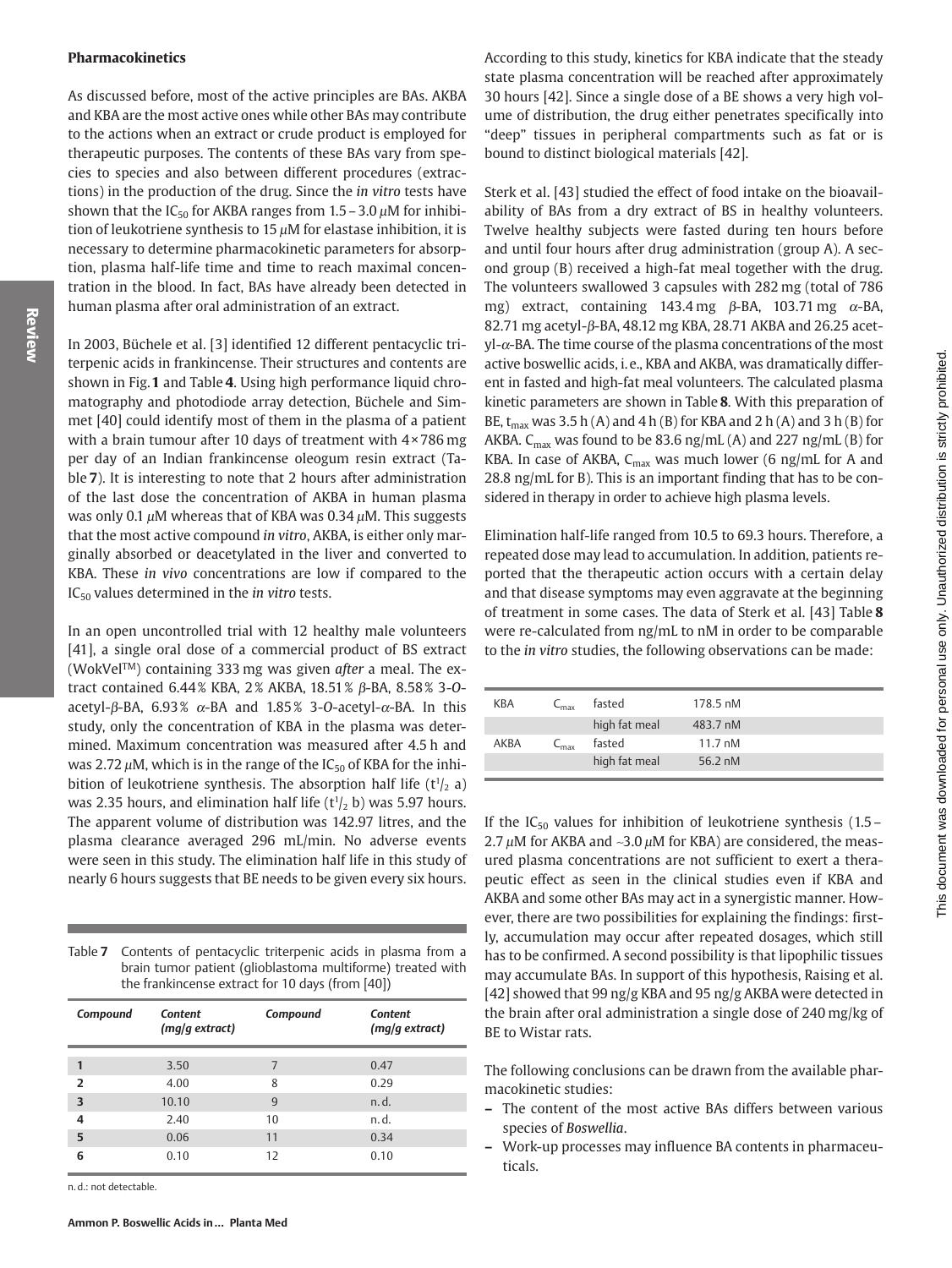| <b>Parameters</b>                                | Values (geometric mean + range)              |                                           |
|--------------------------------------------------|----------------------------------------------|-------------------------------------------|
|                                                  | Treatment A (fasted conditions) ( $n = 12$ ) | Treatment B (fed conditions) ( $n = 12$ ) |
| 11-Keto-β-boswellic acid                         |                                              |                                           |
| AUC <sub>(0-∞)inf</sub> (ng h mL <sup>-1</sup> ) | 1660.72 (840.3 - 3778.1)                     | 3037.15 (1481.9 - 6583.1)                 |
| $AUC_{(0-tz)}$ (ng h mL <sup>-1</sup> )          | $658.4(137.0 - 2747.3)$                      | 2451.8 (1085.0 - 6125.4)                  |
| $C_{\text{max}}$ (ng mL <sup>-1</sup> )          | $83.8(24.9 - 243.8)$                         | $227.1(101.0 - 418.1)$                    |
| $T_{\text{max}}$ (h) <sup>a</sup>                | $3.5(2.0-4.0)$                               | $4.0(3.0-8.0)$                            |
| $K(h^{-1})$                                      | 0.017                                        | 0.027                                     |
| $T_{1/2}^1(h)$                                   | 40.8                                         | 25.7                                      |
| Acetyl-11-keto-β-boswellic acid                  |                                              |                                           |
| $AUC_{(0-\infty)}$ (ng h mL <sup>-1</sup> )      | $153.6(59.2 - 647.9)$                        | 748.9 (271.4 – 5316.8)                    |
| $AUC_{(0-tz)}$ (ng h mL <sup>-1</sup> )          | $47.4(8.0-232.0)$                            | $243.7(53.0 - 3528.0)$                    |
| $C_{\text{max}}$ (ng mL <sup>-1</sup> )          | $6.0(0.9 - 45.7)$                            | $28.8(13.0-264.5)$                        |
| $T_{\text{max}}$ (h) <sup>a</sup>                | $2.0(0.0 - 24.0)$                            | $3.0(0.5 - 60.0)$                         |
| $K(h^{-1})$                                      | 0.066                                        | 0.046                                     |
| $T_{1/2}^{\mathsf{L}}(h)$                        | 10.5                                         | 15.0                                      |

 $AUC_{(0\sim o)}$  = area under the concentration time curve, extrapolated to infinity;  $AUC_{(0\cdot z)}$  = area under the concentration time curve, 0 - last quantifiable sample; C<sub>max</sub> = maximum plasma concentration;  $T_{max}$  = time to C<sub>max</sub>; K = overall elimination rate constant by log linear regression;  $T_{1i}$  = terminal elimination half-life from K (from:[41]). <sup>a</sup> Median (and range)

- Different drug formulations, raw materials, tablets and capsules may contain different amounts of active compounds.
- Different doses may cause positive or negative results.  $\overline{\phantom{0}}$
- Time of intake may be important to achieve an effective con- $\overline{\phantom{a}}$ centration in the blood.

Therefore, it is absolutely necessary to have standardised products with known pharmacokinetics and to measure the pharmacokinetic parameters at steady state during long-term administration

# Use in Chronic Diseases such as Rheumatoid Arthritis and **Osteoarthritis**

In traditional Indian Ayurvedic medicine, Salai guggal is used to treat rheumatoid arthritis. In order to support this traditional use scientifically, Singh and Atal [9] from the Regional Research Laboratory (RRL) in Jammu, India described for the first time anti-inflammatory properties of Salai guggal ex Boswellia serrata in experimental animals. Further studies with the rat adjuvant arthritis model showed protective effects of Salai guggal and BAs. Classical animal models for testing antiarthritic actions of drugs are formaldehyde- and adjuvant-produced arthritis and the cotton pellet-induced granuloma test. In the study of Singh and Atal [9], arthritis was induced by injecting 0.1 ml of formaldehyde  $(2\% v/v)$  in normal saline) in the subplantar region on the 1st and 3rd day of experiment. Paw volume was measured before formaldehyde injection and during drug treatment. Drugs were administered  $p.o.$  daily. In a dose range of  $50-200$  mg/kg orally, the alcoholic extract of the oleogum resin of BS resulted in marked inhibition of swelling in these rats.

Adjuvant arthritis was caused by injecting 0.05 ml of a (0.5% w/ v) suspension of killed Mycobacterium tuberculosis homogenised in liquid paraffin into the left hind foot. Oral administration of the test drug was started on the day before the injection of Mycobacterium and continued until day 14. Paw volume was measured on alternate days, and percent inhibition was calculated on day 14. In this model, BE at 100 mg/kg caused a reduction in swelling by 45%.

In the adjuvant arthritis model, Kesava-Reddy et al. [45] studied the effect of an extract of oleogum resin of BS (prepared according to Singh and Atal [9]) on urinary excretion of connective tissue metabolites, including hydroxyproline, hexosamine and uronic acid. Compared to controls, the arthritic animals showed increased excretion of these metabolites in the urine. The elevated levels of urinary hydroxyproline (free, total, non-dialysable and dialysable), hexosamine and uronic acid in the arthritic animals were found to be slightly decreased in the acute phase and significantly decreased in the chronic phase of the disease following administration of the drug suggesting a beneficial action.

In another study, Sharma et al. [46] investigated the effect of a BE on bovine serum albumin (BSA)-induced arthritis in rabbits. Oral administration of the BE (25, 50 and 100 mg/kg/day) significantly reduced the population of leukocytes in a BSA-injected knee and changed the electrophoretic pattern of the synovial fluid proteins. The local injection of the extract (5, 10 and 20 mg) into the knee 15 min prior to BSA challenge also significantly reduced the infiltration of leukocytes into the knee joint, reduced the infiltration of leukocytes into the pleural cavity and inhibited the migration of PMN in vitro. The leukocyte-inhibitory activity of BAs was not due to a cytotoxic effect and could later be explained by inhibition of leukotriene synthesis and therefore by a failure of the chemotactic action. The antiarthritic action of an acetone extract of Boswellia carterii Birdw. in adjuvant-induced arthritis of Lewin rats has been recently confirmed by Fan et al. [11].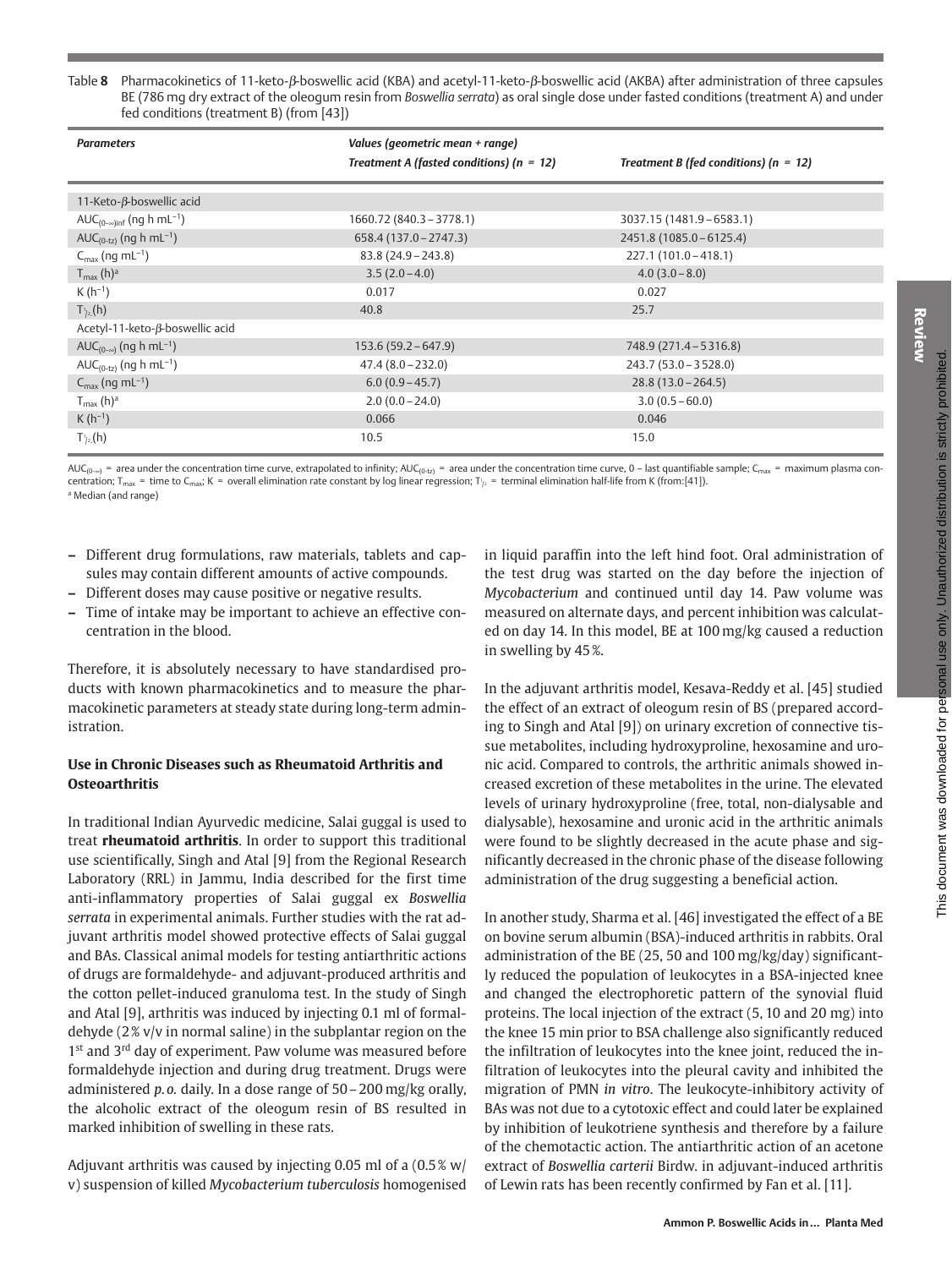Taken together, these studies suggest an anti-inflammatory action of BEs in experimental arthritis.

#### Hepatoprotection

Review

One of the classic models for testing drugs for hepatoprotective activity is the use of galactosamine/endotoxin-induced hepatitis in mice. Endotoxin activates TLR, which triggers the transcription factor NF- $\kappa$ B to induce TNF $\alpha$ , which in turn induces NF- $\kappa$ B activation and subsequent cytokine induction. The pathophysiological consequences of endotoxin injection in mice can be blunted by TNF antibodies. The galactosamine/endotoxin-induced liver injury is TNF-dependent [47]. Moreover, leukotrienes are thought to play a role in chronic hepatic diseases, i.e., liver cirrhosis.

Using this model, the effect of an extract of the oleogum resin of BS was tested by Safayhi et al. [48]. In this study, intraperitoneal application of galactosamine and Salmonella endotoxin produced acute liver injury in male albino NMRI mice. Within 8 h, serum sorbitol dehydrogenase, aspartate aminotransferase and alanine aminotransferase activities increased from 10 to 1330, from 170 to 1700 and from 30 to 2520 units/L, respectively. When given orally 1 h before the intoxication with galactosamine/endotoxin, extracts from the oleogum resin potently and significantly reduced serum enzyme activities. Since it is known that cyclooxygenase pathway inhibitors are not effective in this animal model, the protection by BE/BAs is interpreted in terms of inhibition of the production of  $TNF\alpha$  and of their ability to decrease the formation of leukotrienes.

Up to now there are, however, no clinical studies proving an effect of BE in hepatic diseases.

#### **Clinical Studies**

As early as 1982, the Regional Research Laboratory (RRL) newsletter from Jammu reports that Gufic Private Limited, Bombay, sells Sallai guggal under the trade name Sallaki (later also H

persisting infection (bacterial, viral)

15™) for treatment of rheumatoid arthritis, osteoarthritis, soft tissue rheumatism, low back pain, myositis and fibrosis.

Rheumatoid arthritis belongs to the autoimmune diseases. The rheumatoid lesion in the synovial membrane includes macrophages and lymphocytes that produce and/or stimulate cytokines such as interleukins (IL) and TNF- $\alpha$ . Neutrophils present in the synovial fluid of the inflamed joints produce leukotrienes, oxygen radicals and elastase activity, which finally cause synovialitis and destruction of cartilage. As discussed in the pharmacological section of this review, extracts from the oleogum resin of BS as well as its active principles AKBA and KBA inhibit IL-1, TNF- $\alpha$ , leukotriene, and oxygen radical formation as well as elastase activity in macrophages and granulocytes. Thus, the available scientific evidence regarding both the pathophysiological mechanisms involved in rheumatoid arthritis as well as the pharmacotherapeutic effects of BA complement each other. However, as discussed elsewhere, the  $IC_{50}$  value of AKBA in different in vitro tests varies between  $1.5 \mu$ M (5-LO) [25], ~10  $\mu$ M (oxygen radicals) [36], ~25  $\mu$ M (IL-1 $\beta$ ) (Bertsche and Greim, personal communication 2000), ~15  $\mu$ M (TNF- $\alpha$ ) (Bertsche and Greim, personal communication 2000) and 15  $\mu$ M (elastase) [35]. It therefore remains to be elucidated whether or not effective concentrations of BAs can be reached in the blood after oral administration of salai guggal or preparations from other Boswellia species. Fig. 5 shows a hypothetical scheme for the pathogenesis of rheumatoid arthritis-mediated cartilage and bone destruction and possible targets of BAs.

In 1996, Etzel [50] summarised in an overview the results of 11 mostly unpublished studies using extracts from the oleogum resin of BS in patients with chronic polyarthritis. The criteria were pain, swelling, sensitivity and tolerance. In 5 studies, patients were intraindividually, in 2 studies placebo-controlled. In a meta-analysis of the above studies, about 50-60% of the patients responded to this treatment. Pain and swelling of joints were improved by H 15 $m$  if compared to the placebo group ( $p \le$ 0.05). Unfortunately, all this material cannot be re-examined



Fig. 5 Partial hypothetic pathogenesis of rheumatoid arthritis: possible targets of BAs (from [49]).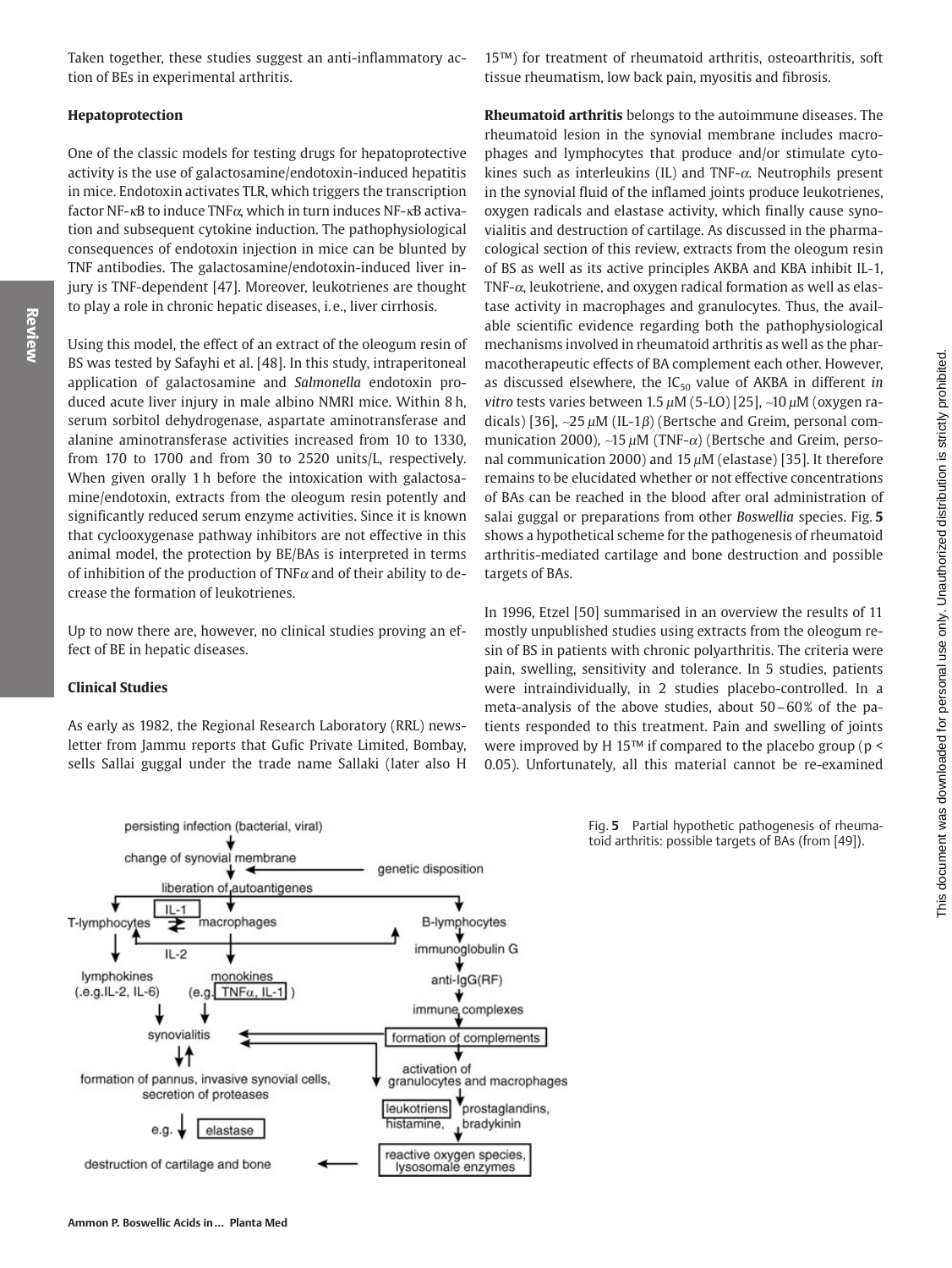Review

since it was not published. It is therefore only of limited value. As a consequence, quality and the outcome of these studies were criticised by the German Society of Rheumatology in 1998. The arguments are mainly based on a study of Sander et al. [51]. In this multicentre controlled trial, the authors studied the effect of H 15<sup>TM</sup> versus placebo over a period of 12 weeks in 37 out-patients with rheumatoid arthritis and chronic polyarthritis under constant therapy with steroids and disease-modifying antirheumatic drugs. The patients received 9 tablets of H 15<sup>TM</sup> (3600 mg) or placebo daily in addition to their previous therapy. Doses of NSAIDs could be adjusted on demand. Efficacy parameters were the index for swelling and pain, ESR and CRP. Pain and NSAID doses were documented at the beginning and at 6 and 12 weeks after initiation. In this study, treatment with H15™ resulted in no measurable effect. However, this study suffers from the drawback that the effect of the BE alone in comparison to standard therapy was not tested. It can be assumed that administration of H15™ to patients already on steroids and basic therapy will not produce an additional effect. Moreover, only one study centre reported the data for 37 patients of the 78 originally recruited patients.

Osteoarthritis is a common chronic, progressive skeletal degenerative disorder, which often affects the knee joint and the shoulder. In a randomised, double-blind, placebo-controlled cross-over study, Kimmatkar et al. [52] studied efficacy, safety and tolerability of a BE (trade name WokVel™) in 30 patients with osteoarthritis in the knee, 15 of them receiving drug or placebo for eight weeks. Each capsule of WokVel™ contained a standardised extract of BS oleogum resin containing a minimum of 65% organic acids or a minimum of 40% total boswellic acids. The main components in boswellic acids are described in the pharmacokinetics section. The patients received three times a day one capsule with 333 mg of the extract and after a wash-out phase the alternate treatment. All patients reported decreased knee pain, increased knee flexion and an increase in the walking distance and in the ability to climb stairs. The symptoms returned after withdrawal of the treatment.

Despite justified criticisms, the clinical data are in favour of positive effects of a BE and/or certain boswellic acids in treatment of rheumatoid arthritis and osteoarthritis. However, further studies with standardised preparations and the determination of optimal doses are necessary.

# **Chronic Inflammatory Bowel Diseases**

In ancient Indian text books of Ayurveda (Charaka Samhita 1st -2<sup>nd</sup> century), the oleogum resin of BS was described to be an active component in decoctions for treatment of gastrointestinal symptoms including diarrhoea, flatulence, constipation and vomiting. The antiphlogistic effects of non-steroidal antirheumatics are due to inhibition of prostaglandin synthesis. However, these compounds are not effective in the treatment of inflammatory bowel diseases such as ulcerative colitis and Crohn's disease. It is known that the mucosa of patients with chronic inflammatory bowel diseases is synthesising considerable amounts of leukotrienes  $LTB<sub>4</sub>$ ,  $LTD<sub>4</sub>$  and  $LTE<sub>4</sub>$  that increase the production of mucus and stimulate contraction of the smooth muscle of the gastrointestinal tract. This effect can be inhibited

by sulfasalazine and 5-aminosalicylic acid in a dose-dependent manner [53]. Moreover, IL-1 and TNF- $\alpha$  have also been shown to be of importance in intestinal inflammations [54]. Based on these findings, the effect of a preparation of the oleogum resin from BS was tested in animal experiments and in patients with chronic inflammatory bowel diseases.

Based on the data of Gupta et al. [55], Anthoni et al. [56] studied the effect of AKBA on experimental murine colitis induced by dextran sodium sulfate in comparison to the effects of corticosteroids. They used the adhesion of leukocytes and platelets in postcapillary venules of the inflamed colon which is mediated by P-selectin as parameter. Treatment with AKBA largely prevented the P-selectin up-regulation normally associated with dextran sodium sulfate colitis. All of the protective responses observed with AKBA were comparable to that found in mice treated with a corticosteroid. Whether or not this effect was due to inhibition of leukotriene synthesis or due to another mechanism remains to be elucidated. Other authors found BE to be ineffective in dextran sulfate sodium- or trinitrobenzenesulfonic acid-induced colitis in mice [57].

In a recent study [58], the effect of oleogum resin extract from BS  $(H 15<sup>TM</sup>)$  and AKBA was investigated in an experimental model of ileitis. Ileitis was induced by two subcutaneous injections of indomethacin (7.5 mg/kg) 24 h apart in Sprague-Dawley rats. Rats also received oral treatment with the BE (H 15™) or AKBA at two different doses equivalent to recommendations in human diseases over 2 days. Controls received only the carriers NaHCO<sub>3</sub> (subcutaneously) and tylose (orally). Effectiveness of the treatment was assessed using intravital microscopy in ileal submucosal venules by analysing changes in the number of rolling and adherent leukocytes and by macroscopic and histological scoring. Increased leukocyte-endothelial cell adhesive interactions and severe tissue injury accompanied indomethacin-induced ileitis. Treatment with the BE or AKBA resulted in a dose-dependent decrease in rolling (up to 90%) and adherent leukocytes (up to 98%). High-dose BE as well as both low- and high-dose AKBA significantly attenuated tissue injury scores. Oral therapy with the BE or AKBA significantly reduced macroscopic and microcirculatory inflammatory features normally associated with indomethacin administration, indicating that the anti-inflammatory actions of the BE may be due at last in part to boswellic acids including AKBA.

Ulcerative colitis is a chronic inflammatory disease with remissions and exacerbations affecting primarily the rectal mucosa, the left colon, but in many instances also the entire colon. It is characterised by rectal bleeding and diarrhoea affecting mainly but not exclusively the youth and early middle age.

In 34 patients suffering from ulcerative colitis grades II and III, the effect of an alcoholic extract of BS oleogum resin according to Singh et al. [59] (350 mg thrice daily for 6 weeks) on stool properties, histopathology, scan microscopy of rectal biopsies and blood parameters including Hb, serum iron, calcium, phosphorus, proteins, total leukocytes and eosinophils was studied. Eight patients receiving sulfasalazine (1 g thrice daily) served as controls. All parameters tested improved after treatment with the extract. The results are similar to the ones for the controls: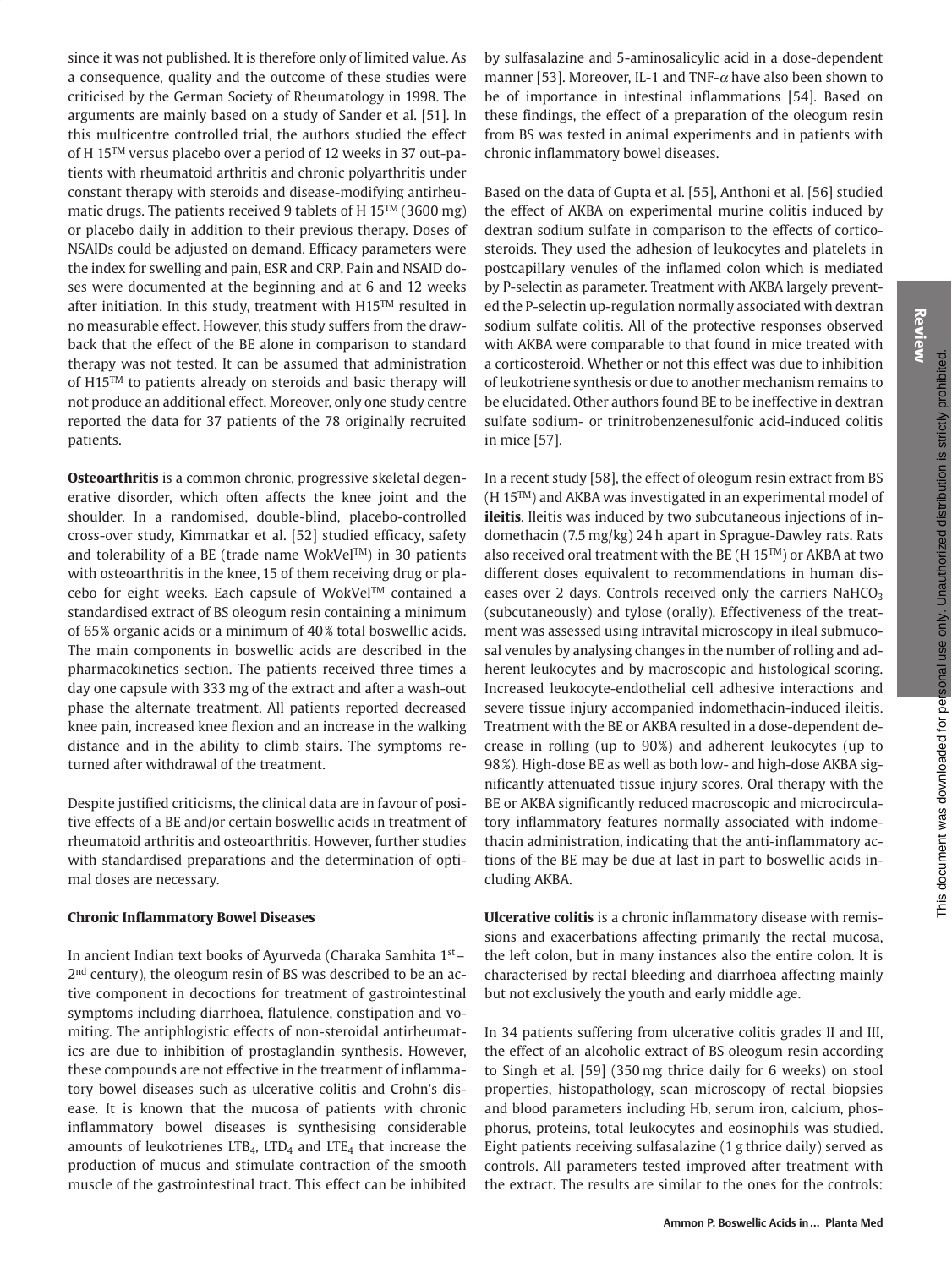82% out of treated patients went into remission whereas the remission rate for sulfasalazine treatment was 75% [53]. Unfortunately, due to local reasons (cost factor), the number of control patients was smaller than that of patients receiving BE.

**Chronic colitis:** This disease was characterised by the authors [60] as vague lower abdominal pain, bleeding per rectum with diarrhoea and palpable tender descending and sigmoid colon. Its pathophysiology seems to be different from that of ulcerative colitis.

In this study, thirty patients, 17 males and 13 females aged between 18 and 48 years, were included. Twenty patients were given a preparation of the oleogum resin of BS containing KBA 0.63%, AKBA 0.7%, acetyl- $\beta$ -boswellic acid and  $\beta$ -boswellic acid 1.5% (900 mg daily divided in three doses for 6 weeks) and ten patients receiving sulfasalazine (3 mg daily divided in three doses for 6 weeks) served as controls. Out of 20 patients treated with Boswellia oleogum resin, 18 patients showed an improvement in one or more of the following parameters: stool properties, histopathology as well as scanning electron microscopy, haemoglobin, serum iron, calcium, phosphorus, proteins, total leukocytes and eosinophils. Out of 20 patients treated with Boswellia oleogum resin, 14 went into remission; for the sulfasalazine-treated patients, the remission rate was 4 out of 10. In the control group, 6 out of 10 patients showed similar results with the same parameters. Therefore, an oleogum resin preparation from BS was effective in the treatment of chronic colitis [60].

A more rare chronic inflammatory bowel disease is collagenous colitis. It is characterised by aqueous diarrhoea, histological thickness of the mucosa, and subepithelial collagen band. In a randomised, placebo-controlled, double-blind study, quality of life and histology were studied in 25 patients receiving either 400 mg BE three times a day or placebo. After 6 weeks of treatment, significant improvements were reported for 58.3% of the Boswellia group patients and for 30.8% in the placebo group [61].

Crohn's disease: In a double-blind, verum-controlled parallel group comparison, 102 patients were randomised. The per protocol population included 44 patients treated with BE H15™ and 39 patients treated with mesalazine. As primary parameter, the change of the Crohn's disease activity index (CDAI) between the beginning and the end of the therapy was chosen. H15™ was tested for non-inferiority compared to standard treatment with mesalazine. In this study, the CDAI after treatment with H15™ was reduced by 90 and after therapy with mesalazine by 53 scores in the mean. A difference between both treatments could not be proven to be statistically significant. [62]. Thus, the data suggest that in treatment of Crohn's disease an extract from the oleogum resin is at least as effective as standard medication under the conditions of this study.

From the above studies, increasing evidence suggests that extracts of the oleogum resin of BS appear to be effective drugs in the treatment of chronic bowel diseases. It seems that this effect is comparable to conventional treatment and that the effect may at least in part be due to certain BAs. However, clinical trials with standardised preparations and establishment of appropriate dosages are necessary.

### **Bronchial asthma**

Bronchial asthma is a chronic inflammatory condition characterised by bronchial hyper-responsiveness and reversible airways obstruction. Increased production of leukotrienes both during episodes of asthma and in patients with stable asthma was shown [63]. The finding that leukotrienes have proinflammatory biological properties relevant to the pathogenesis of asthma has stimulated the development of many potential therapeutic compounds for blocking these actions. A leukotriene receptor antagonist (Montelukast) is the first mediator antagonist shown to be effective in treating clinical asthma and as such represents one of the most interesting new classes of antiasthma drugs in development at present.

In Ayurvedic medicine, Salai guggal is used to treat respiratory disorders, i.e., cough, hoarseness, cold, dyspnoea and to produce mucolysis [from Ayurvedic texts: (Charaka Samhita 1<sup>st</sup> – 2<sup>nd</sup> century)]. BAs inhibiting leukotriene synthesis have been tested in a double-blind, placebo-controlled trial with asthma patients [64]. Forty patients, 23males and 17 females aged 18 - 75 years with a mean duration of bronchial asthma of  $9.58 \pm 6.07$  years were treated with a preparation of oleogum resin of BS (S-Compound™, Rahul Pharma, Jammu Tawi, India) of 300 mg three times daily over a period of 6 weeks. The drug contained 0.63% KBA, 0.70% AKBA along with about  $1.5\%$  acetyl- $\beta$ -boswellic acid and  $\beta$ -boswellic acid. In this study, 70% of the patients showed improvement of the disease scored by disappearance of physical symptoms and by signs such as dyspnoea, rhonchi, number of obstructive attacks, increase in  $FEV<sub>1</sub>$ , FVC and PEFR as well as by a decrease in eosinophilic count and ESR. In the control group of 40 patients, 16 males and 24 females aged 14 – 58 years with a mean duration of illness of 32.95 ± 12.68 were treated with lactose (300 mg thrice daily for 6 weeks). Only 27% of these patients showed improvements.

The data suggest a definite role of extracts of the oleogum resin of BS in the treatment of bronchial asthma.

## Autoimmune encephalomyelitis

Multiple sclerosis is an autoimmune disease. The demyelination and perivascular mononuclear cell infiltration seen in the central nervous system seems to be a characteristic feature. Multiple sclerosis belongs to those diseases in which increased formation of leukotrienes is thought to play an important pathophysiological role.

Mixed acetyl-BAs, extracted from the oleogum resin of BS Roxb., significantly inhibited the ionophore-stimulated release of leukotrienes  $B_4$  and  $C_4$  from intact human PMN, with  $IC_{50}$  values of 8.48 µg/mL and 8.43 µg/mL, respectively. AKBA was about three times more potent as inhibitor of the formation of both  $LTB<sub>4</sub>$  $(IC_{50} = 2.53 \,\mu g/mL)$  and  $LTC_4 (IC_{50} = 2.26 \,\mu g/mL)$  from PMNs in the same assay [65]. For testing of drugs, autoimmune encephalomyelitis was used in guinea pigs as an animal model. After daily intraperitoneal dosage of mixed acetylboswellic acids (20 mg/ kg) there was significant reduction of the clinical symptoms in guinea pigs between days 11 and 21. However, the inflammatory infiltrates in the brain and the spinal cord were not significantly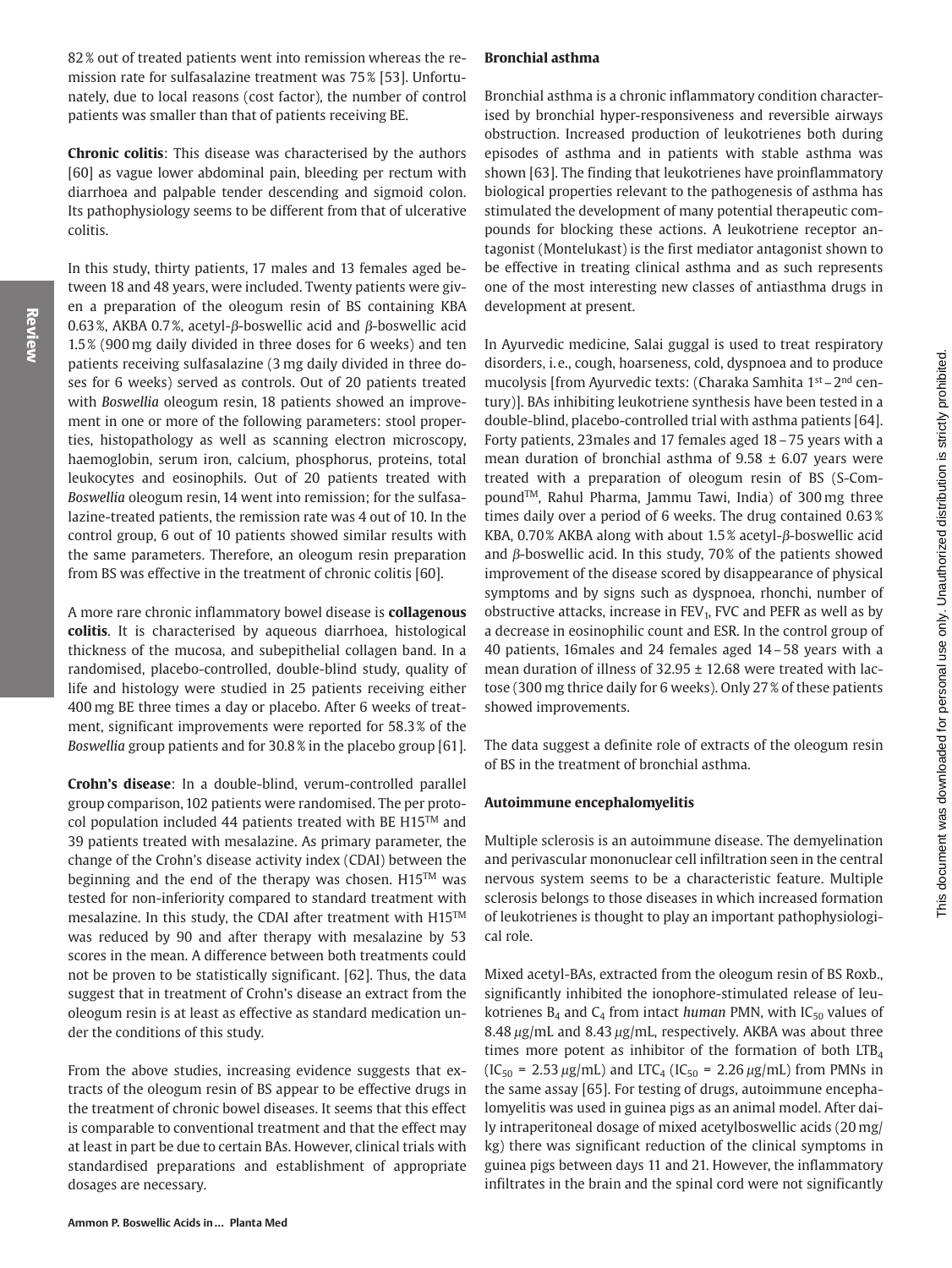less extensive in the treated animals than in the respective control group. In this animal model, however, the multiple intraperitoneal administration of boswellic acids did not inhibit the ionophore-challenged ex vivo release of leukotrienes  $B_4$  and  $C_4$  from PMNs separated from the blood of guinea pigs. It remains to be established whether or not these data are relevant for a possible effect of BEs. So far, no clinical studies in the human disease of multiple sclerosis are available.

### **Other Diseases**

There is a variety of other diseases where leukotrienes could contribute to their pathophysiology such as cystic fibrosis, adult respiratory distress syndrome, allergic rhinitis, lupus erythematosus, gout, Lyme arthritis, psoriasis, acute pancreatitis, liver cirrhosis, astrocytoma, multiple sclerosis, arteriosclerosis. It has not been studied so far whether or not boswellic acids may be of therapeutic benefit in these diseases.

#### **Side Effects**

There is only little published material as far as unwanted effects are concerned. Taking into account the use of oleogum resin of different Boswellia species in ancient times and nowadays, especially in Eastern and Asian countries, side effects appear not to be a spectacular matter. In the clinical trials described above, two from 40 patients who received S-compound™ complained about epigastric pain, hyperacidity and nausea [62]. In the study dealing with ulcerative colitis [53], 6 out of 34 patients complained about retrosternal burning, nausea, fullness of abdomen, epigastric pain and anorexia. In a study reported by Böker et al. [66], some patients developed nausea and vomiting, in two patients

Table 9 Laboratory parameters tested in patients receiving Boswellia extract H 15™ (from [69])

| Clinical chemistry                     | <b>Blood cells</b> |  |
|----------------------------------------|--------------------|--|
| Sodium                                 | Leukocytes         |  |
| Potassium                              | Erythrocytes       |  |
| Calcium                                | Haemoglobin        |  |
| Iron                                   | Haematocrit        |  |
| Albumin                                | <b>MCV</b>         |  |
| Glucose                                | <b>MCH</b>         |  |
| <b>Bilirubin</b>                       | <b>MCHC</b>        |  |
| Uric acid                              | Thrombocytes       |  |
| Cholesterol total                      |                    |  |
| Triglycerides                          | Coagulation        |  |
| Urea                                   | <b>Quick</b>       |  |
| Creatine                               | aPITT              |  |
| Alkaline phosphatase                   | Fibrinogen         |  |
| γ-Glutamyltransferase (γGT)            |                    |  |
| Alanine aminotransferase (ALAT, GPT)   |                    |  |
| Aspartate aminotransferase (ASAT, GOT) |                    |  |
| Cholinesterase (CHE)                   |                    |  |
| Lipase                                 |                    |  |
| Ferritin                               |                    |  |
| C-Reactive protein                     |                    |  |
| <b>ESR</b>                             |                    |  |

| able 10 Grading of scientific evidence in the treatment of various |  |
|--------------------------------------------------------------------|--|
| diseases with boswellic preparations according to a review         |  |
| by the Natural Standard Research Collaboration [62]                |  |

| Indication               | <b>Evidence Grade</b> | <b>Grading system link</b> |
|--------------------------|-----------------------|----------------------------|
| Asthma (chronic therapy) | B                     | A                          |
| Crohn's disease          |                       | R                          |
| Osteoarthritis           |                       |                            |
| Rheumatoid arthritis     |                       |                            |
| Ulcerative colitis       |                       |                            |

skin irritations have also been observed. The side effects were reversible after omission of the treatment. In the study of Streffer et al. [67], the preparation H15<sup>TM</sup> was described to be well tolerated. Some gastrointestinal symptoms were observed.

In a retrospective analysis in 2000, the laboratory parameters before and after treatment of patients suffering from rheumatoid arthritis, ulcerative colitis, Crohn's disease, neurodermitis, lupus erythematosus, multiple sclerosis, astrocytoma, glioblastoma, bronchial asthma and psoriasis and receiving the Boswellia preparation H15™ over a period of 6 years before and after treatment were tested (Table 9). No significant changes related to the therapy were observed [68].

Taken together, it appears that extracts from the oleogum resin of BS are relatively safe as far as side effects are concerned.

# **Evidence-Based Evaluation**

In an evidence-based systematic review including written and statistical analysis of scientific literature, expert opinion, folkloric precedents, historical pharmacology, kinetics/dynamics, interactions, adverse effects, toxicology, and dosing, Bash et al. [69] rated bronchial asthma (chronic therapy) with **B** and Cohn's disease, osteoarthritis, rheumatoid arthritis and ulcerative colitis all with  $C$  in a grading system from  $A$  to  $F$  (Table 10).

#### **Acknowledgements**

The author is grateful for extensive reviewing and valuable advice by Prof. Th. Simmet, Institute of Pharmacology, Toxicology and Natural Products, University of Ulm, Germany

#### **References**

- <sup>1</sup> Martinez D, Lohs K, Janzen J. Weihrauch und Myrrhe. Kulturgeschichte und wirtschaftliche Bedeutung. Botanik, Chemie, Medizin. Stuttgart: Wissenschaftliche Verlagsgesellschaft, 1989
- <sup>2</sup> Kreck C, Saller R. Indischer Weihrauch und seine Zubereitungen einschließlich H15 als traditionelles und modernes Therapeutikum. Internist Prax 1998; 38: 857-72
- <sup>3</sup> Büchele B, Zugmaier W, Simmet Th. Analysis of pentacyclic triterpenic acids from frankincense gum resins and related phytopharmaceuticals by high-performance liquid chromatography. Identification of lu-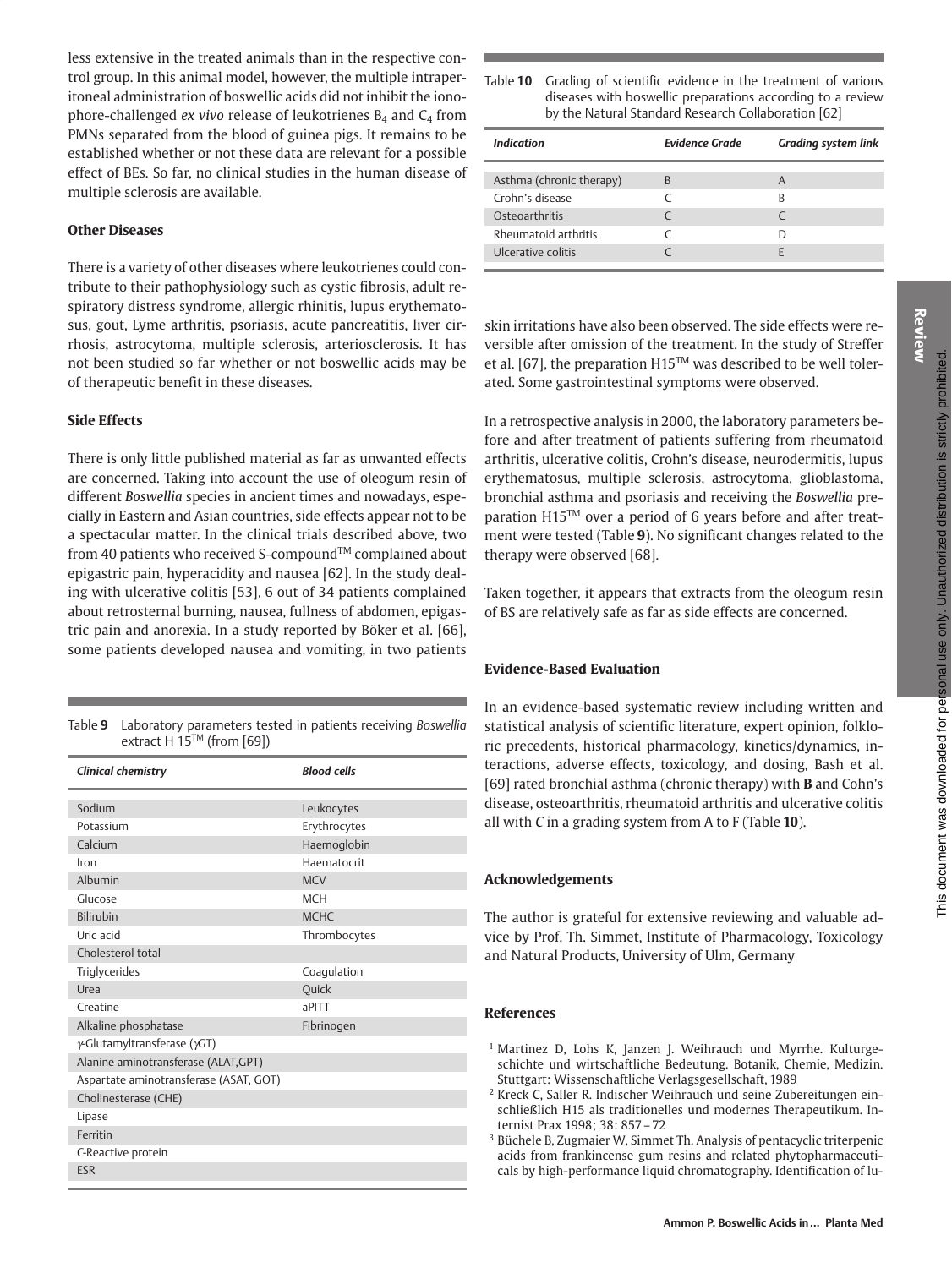- <sup>4</sup> Beisner K, Büchele B, Werz U, Simmet Th. Structural analysis of  $3-\alpha$ acetyl-20(29)-lupene-24-oic acid, a novel pentacyclic triterpene isolated from the gum resin of Boswellia serrata, by NMR spectroscopy. Magn Reson Chem 2003; 41: 629-32
- <sup>5</sup> Ennet D, Poetsch F, Gröditsch D Sch. Indischer Weihrauch. Dtsch Apoth Ztg 2000: 140: 105-13
- <sup>6</sup> Ganzera M, Khan IA. A reversed phase high performance liquid chromatography method for the analysis of boswellic acids in Boswellia serrata. Planta Med 2001; 67: 778-80
- <sup>7</sup> Hamm S, Bleton J, Connan J, Tchapla A. A chemical investigation by headspace SPME and GC-MS of volatile and semi-volatile terpenes in various olibanum samples. Phytochemistry 2005; 66: 1499-514
- <sup>8</sup> Boden SE, Schweizer S, Bertsche Th, Dufer M, Drews G, Safayhi H. Stimulation of leukotriene synthesis in intact polymorphonuclear cells by the 5-lipoxygenase inhibitor 3-oxotirucallic acid. Mol Pharmacol 2001: 60: 267-73
- <sup>9</sup> Singh GB, Atal CK. Pharmacology of an extract of salai guggal ex Boswellia serrata, a new non-steroidal anti-inflammatory agent. Agents Actions 1986; 18: 407 - 12
- <sup>10</sup> Duwiejua M, Zeitlin IJ, Waterman PG, Chapman J, Mhango G, Provan GJ. Anti-inflammatory activity of resins from some species of the plant family Burseraceae. Planta Med 1993; 59: 12-6
- <sup>11</sup> Fan AY, Lao L, Zhang RX, Wang LB, Lee DY, Ma ZZ et al. Effects of an acetone extract of Boswellia carterii Birdw. (Burseraceae) gum resin on rats with persistent inflammation. J Altern Complement Med  $2005: 11: 323 - 31$
- <sup>12</sup> Gupta OP, Sharma N, Chand D. A sensitive and relevant model for evaluating anti-inflammatory activity-papaya latex-induced rat paw inflammation. J Pharmacol Toxicol Methods 1992; 28: 15-9
- <sup>13</sup> Safayhi H, Mack Th, Sabieraj J, Anazodo MI, Subramanian LR, Ammon HP. Boswellic acids: novel, specific, nonredox inhibitors of 5-lipoxygenase. J Pharmacol Exp Ther 1992; 261: 1143-6
- <sup>14</sup> Sharma ML, Kaul A, Khajuria A, Singh S, Singh GB. Immunomodulatory activity of boswellic acids (pentacyclic triterpene acids) from Boswellia serrata. Phytother Res 1996; 10: 107-12
- <sup>15</sup> Kar A, Menon MK. Analgesic effects of the gum resin of Boswellia serrata Roxb. Life Sci 1969; 8: 1023-8
- <sup>16</sup> Menon MK, Kar A. Analgesic and psychopharmacolocigal effects of the gum resin of Boswellia serrata. Planta Med 1971; 19: 333-41
- <sup>17</sup> Wagner H, Knaus W, Jordan E. Pflanzeninhaltsstoffe mit Wirkung auf das Komplementsystem. Z Phytother 1987; 8: 148-9
- <sup>18</sup> Kapil A, Moza N. Anticomplementary activity of Boswellia acids-an inhibitor of C3-convertase of the classical complement pathway. Int J Immunopharmacol 1992; 14: 1139-43
- <sup>19</sup> Badria FA, Mikhaeil BR, Maatooq GT, Amer MM. Immunmodulatory terpenoids from the oleogum resin of Boswellia carterii Birdwood. Z Naturforsch 2003; 58: 506-16
- <sup>20</sup> Dahmen U, Gu YL, Dirsch O, Fan LM, Li J, Shen K et al. Boswellic acid, a potent anti-inflammatory drug, inhibits rejection to the same extent as high dose steroids. Transplant Proc 2001; 33: 539-41
- <sup>21</sup> Pungle P, Banavalikar M, Suthar A, Biyani M, Mengi S. Immunomodulatory activity of boswellic acids of Boswellia serrata Roxb. Indian J Exp Biol 2003; 41: 1460-2
- <sup>22</sup> Ammon HP, Mack T, Singh GB, Safayhi H. Inhibition of leukotriene B4 formation in rat peritoneal neutrophils by an ethanolic extract of the gum resin exudate of Boswellia serrata. Planta Med 1991; 57: 203-7
- <sup>23</sup> Ammon HP, Safayhi H, Mack T, Sabieraj J. Mechanism of anti-inflammatory actions of curcumine and boswellic acids. J Ethnopharmacol 1993; 38: 113-9
- <sup>24</sup> Sailer ER Subramanian LR, Rall B, Hoernlein RF, Ammon HP, Safayhi H. Acetyl-11-keto-beta-boswellic acid (AKBA): structure requirements for binding and 5-lipoxygenase inhibitory activity. Brit J Pharmacol 1996: 117: 615-8
- <sup>25</sup> Safayhi H, Sailer ER, Ammon HP. Mechanism of 5-lipoxygenase inhibition by acetyl-11-keto-beta-boswellic acid. Mol Pharmacol 1995; 47:  $1212 - 6$
- <sup>26</sup> Sailer ER, Schweizer S, Boden SE, Ammon HP, Safayhi H. Characterization of an acetyl-11-keto-beta-boswellic acid and arachidonate-binding regulatory site of 5-lipoxigenase using photoaffinity labeling. Eur J Biochem 1998; 256: 364-8
- <sup>27</sup> Boden SE, Bertsche Th, Ammon HP, Safayhi H. MEK-1/2 inhibition prevents 5-lipoxygenase translocation in N-formylpeptide-challenged human neutrophils. Int J Biochem Cell Biol 2000; 32: 1069-74
- <sup>28</sup> Altmann A, Fischer L, Schubert-Zsilavecz M, Steinhilber D, Werz O. Boswellic acids activate p42(MAPK) and p38(MAPK) and stimulate Ca(2+) mobilization. Biochem Biophys Res Commun 2002; 290:  $185 - 90$
- <sup>29</sup> Altmann A, Poeckel D, Fischer L, Schubert-Zsilavecz M, Steinhilber D, Werz O. Coupling of boswellic acid-induced  $Ca<sup>2+</sup>$  mobilisation and MAPK activation to lipid metabolism and peroxide formation in human leucocytes. Br J Pharmacol 2004; 141: 223-32
- <sup>30</sup> Safayhi H, Boden SE, Schweizer S, Ammon HP. Concentration-dependent potentiating and inhibitory effects of Boswellia extracts on 5-lipoxygenase product formation in stimulated PMNL. Planta Med  $2000:66:110-3$
- <sup>31</sup> Zarini S, Gijon MA, Folco G, Murphy RC. Effect of arachidonic acid reacylation on leukotriene biosynthesis in human neutrophils stimulated with granulocyte-macrophage colony stimulating factor and formyl-methionyl-leucyl phenylalanine. J Biol Chem 2006; 281: 10134- $\overline{42}$
- <sup>32</sup> Schweizer S, von Brocke AF, Boden SE, Bayer E, Ammon HP, Safayhi H. Workup-dependent formation of 5-lipoxygenase inhibitory boswellic acid analogues. J Nat Prod 2000; 63: 1058-61
- 33 Bernstein PR, Edwards PD, Williams JC. Inhibitors of human leukocyte elastase. Med Chem 1994; 37: 59 - 120
- <sup>34</sup> Sauer A, Aigner J, Hartung T, Minuth W, Wendel A. Granulocyte mediated hepatotoxicity after endotoxin stimulation depends on adhesion and elastase release. Naunyn Schmiedebergs Arch Pharmacol 1995; 351S: A495
- <sup>35</sup> Safayhi H, Rall B, Sailer ER, Ammon HP. Inhibition by boswellic acids of human leukocyte elastase. J Pharmacol Exp Ther 1997; 281: 460-3
- <sup>36</sup> Heil K, Ammon HP, Safayhi H. Inhibition of NADPH-oxidase by AKBA in intact PMNs. Naunyn Schmiedebergs Arch Pharmacol 2001; 363S: R<sub>14</sub>
- <sup>37</sup> Syrovets T, Buchele B, Krauss C, Laumonnier Y, Simmet T. Acetyl-boswellic acids inhibit lipopolysaccharide-mediated TNF-alpha induction in monocytes by direct interaction with IkappaB kinase. J Immunol 2005; 174: 498 - 506
- <sup>38</sup> Roy S, Khanna S, Shah H, Rink C, Phillips C, Preuss H et al. Human genome screen to identify the genetic basis of the anti-inflammatory effects of Boswellia in microvascular endothelial cells. DNA Cell Biol 2005; 24: 244 - 55
- <sup>39</sup> Chervier MR, Ryan AE, Lee DY, Zhongze M, Wu-Yan Z, Via CS. Boswellia carterii extract inhibits TH1 cytokines and promotes TH2 cytokines in vitro. Clin Diagn Lab Immunol 2005; 12: 575-80
- <sup>40</sup> Buchele B, Simmet T. Analysis of 12 different pentacyclic triterpenic acids from frankincense in human plasma by high performance liquid chromatography and photodiode array detection. J Chromatogr B  $2003:795:355-62$
- <sup>41</sup> Sharma S, Thawani V, Hingorani L, Shrivastava M, Bhate VR, Khiyani R. Pharmacokinetic study of 11-keto beta-boswellic acid. Phytomedicine  $2004:11:255-60$
- <sup>42</sup> Ritschel WA. The handbook of basic pharmacokinetics; 2nd edition Washington: Drug Intelligence Publications, Inc. 1980
- <sup>43</sup> Sterk V, Buchele B, Simmet T. Effect of food intake on the bioavailability of boswellic acids from a herbal preparation in healthy volunteers. Planta Med 2004; 70: 1155-60
- <sup>44</sup> Reising K, Meins J, Bastian B, Eckert G, Mueller WE, Schubert-Zsilavecz M et al. Determination of boswellic acids in brain and plasma by highperformance liquid chromatography/tandem mass spectrometry. Anal Chem 2005; 77: 6640-5
- <sup>45</sup> Kesava Reddy G, Dhar SC, Singh GB. Urinary excretion of connective tissue metabolites under the influence of a new non-steroidal anti-inflammatory agent in adjuvant induced arthritis. Agents Actions 1987;  $22:99 - 105$
- <sup>46</sup> Sharma ML, Bani S, Singh GB. Anti-arthritic activity of boswellic acids in bovine serum albumin (BSA)-induced arthritis. Int J Immunopharmacol 1989; 11: 647-52
- <sup>47</sup> Fukada T, Mogami A, Tanaka H, Yoshikawa T, Hisadome M, Komatsu H. Y-40138, a multiple cytokine production modulator, protects against D-galactosamine and lipopolysaccharide-induced hepatitis. Life Sci, in press,